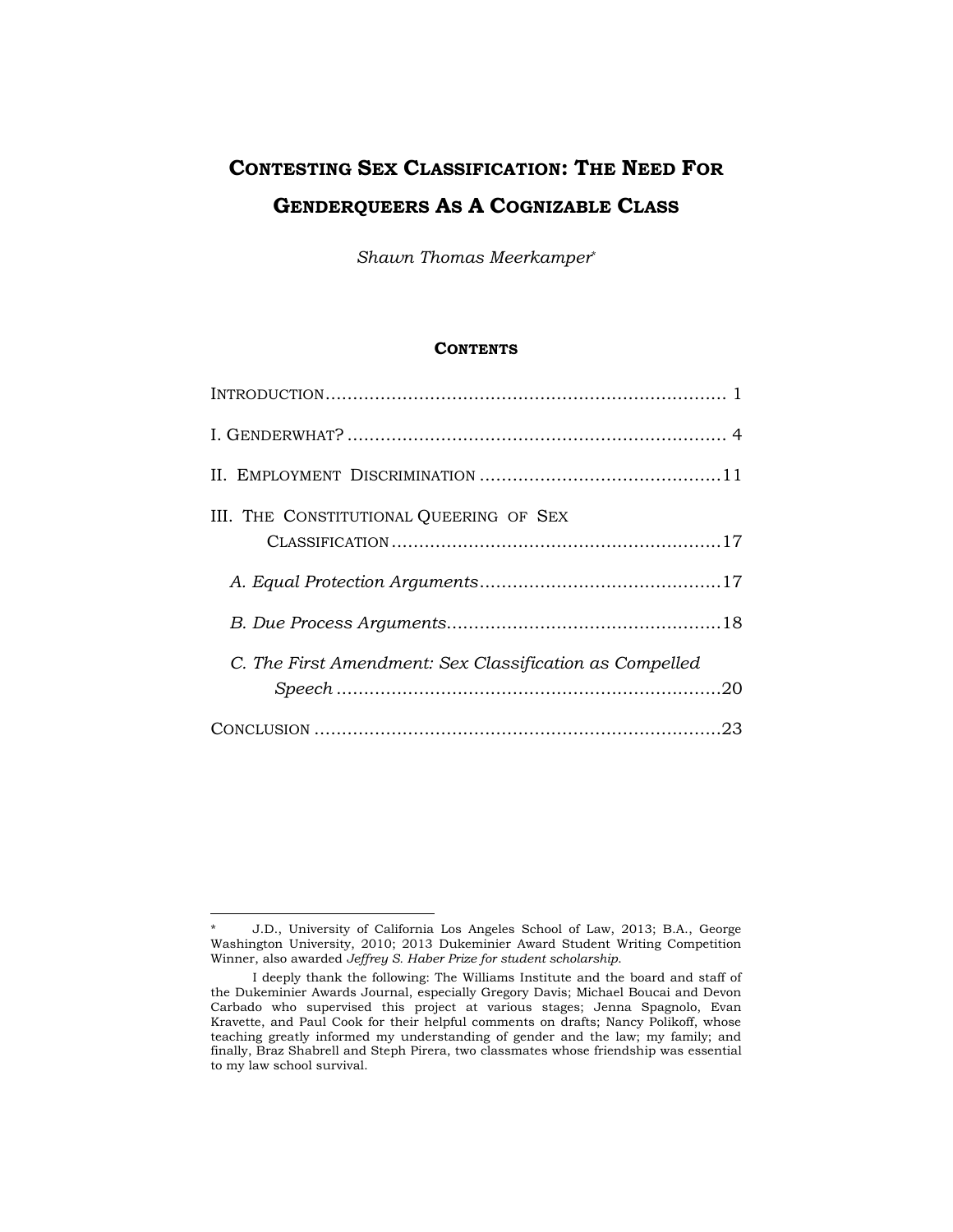"At the heart of liberty is the right to define one's own concept of existence, of meaning, of the universe, and of the mystery of human life. Beliefs about these matters could not define the attributes of personhood were they formed under compulsion of the State."<sup>1</sup>

After years of neglect, transgender people and the issues they face increasingly are being taken up by social activists and legal scholars. The current draft of the Employment Nondiscrimination Act (ENDA) bars employment discrimination on the basis of gender identity as well as sexual orientation, despite attempts to exclude the former in the name of compromise.<sup>2</sup> In a strange twist of fate, trans people may even find themselves with federal anti-discrimination protections before lesbians and gay men do: the Equal Employment Opportunity Commission's recent ruling in *Macy v. Holder* adopts the reasoning of some lower courts in interpreting Title VII's "because of sex" language to include gender transitioning as well as transgender status.3 However, there is still much to be done. The stunning poverty rate for trans people4—often driven by cycles of family rejection, employment and public services discrimination, constant outing due to inaccurate, gendered government identification, and incarceration—calls into question whether large portions of the transgender community will be able to avail themselves of new protections.5 Further, those who do manage to win identity-affirming treatment from one state or agency always face the prospect of having to fight that battle over again, and on another state or agency's terms.<sup>6</sup>

Still, at this seeming moment of opportunity it is important for those of us interested in challenging gender rigidity to consider

<sup>1.</sup> Lawrence v. Texas, 539 U.S. 558, 574 (2003) (quoting Planned Parent of Southeastern Pa. v. Casey, 505 U.S. 833, 851 (1992)).

<sup>2.</sup> Stuart Biegel, *Unfinished Business: The Employment Nondiscrimination Act (ENDA) and the K-12 Education Community*, 14 N.Y.U. J. LEGIS. & PUB. POL'Y 357, 372- 377 (2011).

<sup>3.</sup> Macy v. Holder, EEOC Appeal No. 0120120821 (2012).

<sup>4.</sup> Jaime M. Grant et al., The National Center for Transgender Equality, INJUSTICE AT EVERY TURN: A REPORT OF THE NATIONAL TRANSGENDER DISCRIMINATION SURVEY, 22 (2011) (finding transgender respondents four times more likely than the general population to make under \$10,000 a year).

<sup>5.</sup> Dean Spade, NORMAL LIFE: ADMINISTRATIVE VIOLENCE, CRITICAL TRANS POLITICS, AND THE LIMITS OF LAW 82-83 (South End Press 2011) [hereinafter NORMAL LIFE].

<sup>6.</sup> *See* Dean Spade, *Documenting Gender*, 59 HASTINGS L.J. 731 (2008) [hereinafter *Documenting Gender*]; David Cruz*, Sexual Judgments: Full Faith and Credit and the Relational Character of Legal Sex*, 46 HARV. C.R.-C.L. L. REV. 51 (2011).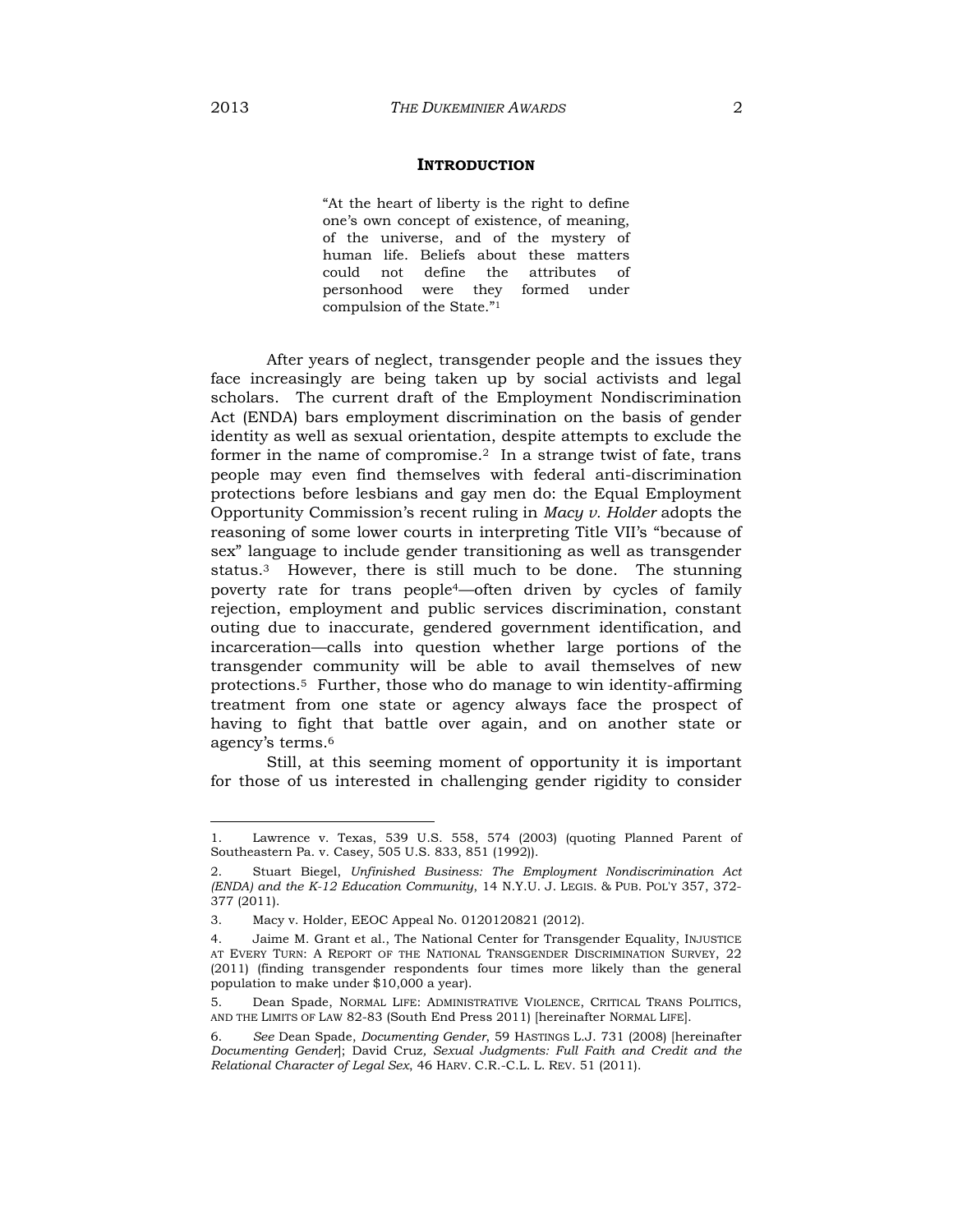not only a multitude of strategies for moving forward but also who is at risk of being left out. This paper aims to do both by considering possibilities for and benefits of strategic litigation by genderqueer plaintiffs. Existing legal literature discussing genderqueer people is sparse to nonexistent. Often genderqueers are mentioned only in passing or in footnotes as part of a laundry list of queer terms.<sup>7</sup> Genderqueer is commonly described as a "catchall," and has been associated with the idea of a post-identity politics movement to challenge gender norms.8 These understandings, while perhaps attempts to acknowledge the diverse and disparate ways in which genderqueer people problematize gender, fail to recognize the development of a distinct genderqueer identity. Similarly, the use of *transgender* as an umbrella term to include genderqueers may have the unfortunate side effect of limiting how we think about the kinds of challenges that can be brought to the current system of gender classification.

This paper proceeds in three parts. Part I briefly establishes working definitions for the rest of the paper and explains the critical distinctions between trans and genderqueer people. In Part II, I discuss how genderqueers could take advantage of existing state and emerging federal employment discrimination law. In doing so, I argue that asserting genderqueers' rights in the workplace could also serve to subvert traditional notions of gender in ways that would be beneficial to trans people and gender nonconforming people more generally. Part III turns to government sex classification and considers constitutional challenges to that regime. Others have articulated the need for a due process right to gender selfdetermination on the basis of the wide variety of gender identities.<sup>9</sup> Here, in focusing more narrowly on the means to win that right, I argue that genderqueers are in a unique position to challenge not just the difficulty of changing one's legal sex, but also the very practice of classification itself.

<span id="page-2-0"></span><sup>7.</sup> *See, e.g.*, Jonathan L. Koenig, *Distributive Consequences of the Medical Model*, 46 HARV. C.R.-C.L. L. REV. 619, 622 (2011); Jennifer L. Levi, *Clothes Don't Make the Man (or Woman), but Gender Identity Might*, 15 COLUM. J. GENDER & L. 90, 113 (2006); Sharon Stapel, *Falling to Pieces: New York State Civil Legal Remedies Available to Lesbian, Gay, Bisexual, and Transgender Survivors of Domestic Violence*, 52 N.Y.L. SCH. L. REV. 247, 277 (2008); Sydney Tarzwell, *The Gender Lines Are Marked with Razor Wire: Addressing State Prison Policies and Practices for the Management of Transgender Prisoners*, 38 COLUM. HUM. RTS. L. REV. 167, 219 (2006).

<sup>8.</sup> *See, e.g.*, Pauline Park, *GenderPAC, the Transgender Rights Movement and the Perils of a Post-Identity Politics Paradigm*, 4 GEO. J. GENDER & L. 747 (2003).

<sup>9.</sup> *See*, Laura K. Langley, *Self-Determination in a Gender Fundamentalist State: Toward Legal Liberation of Transgender Identities*, 12 TEX. J. C.L. & C.R. 101 (2006); Franklin H. Romeo, *Beyond a Medical Model: Advocating for a New Conception of Gender Identity in the Law*, 36 COLUM. HUM. RTS. L. REV. 713 (2005); Katherine M. Franke, *The Central Mistake of Sex Discrimination Law: The Disaggregation of Sex From Gender*, 144 U. PA. L. REV. 1, 8 (1995).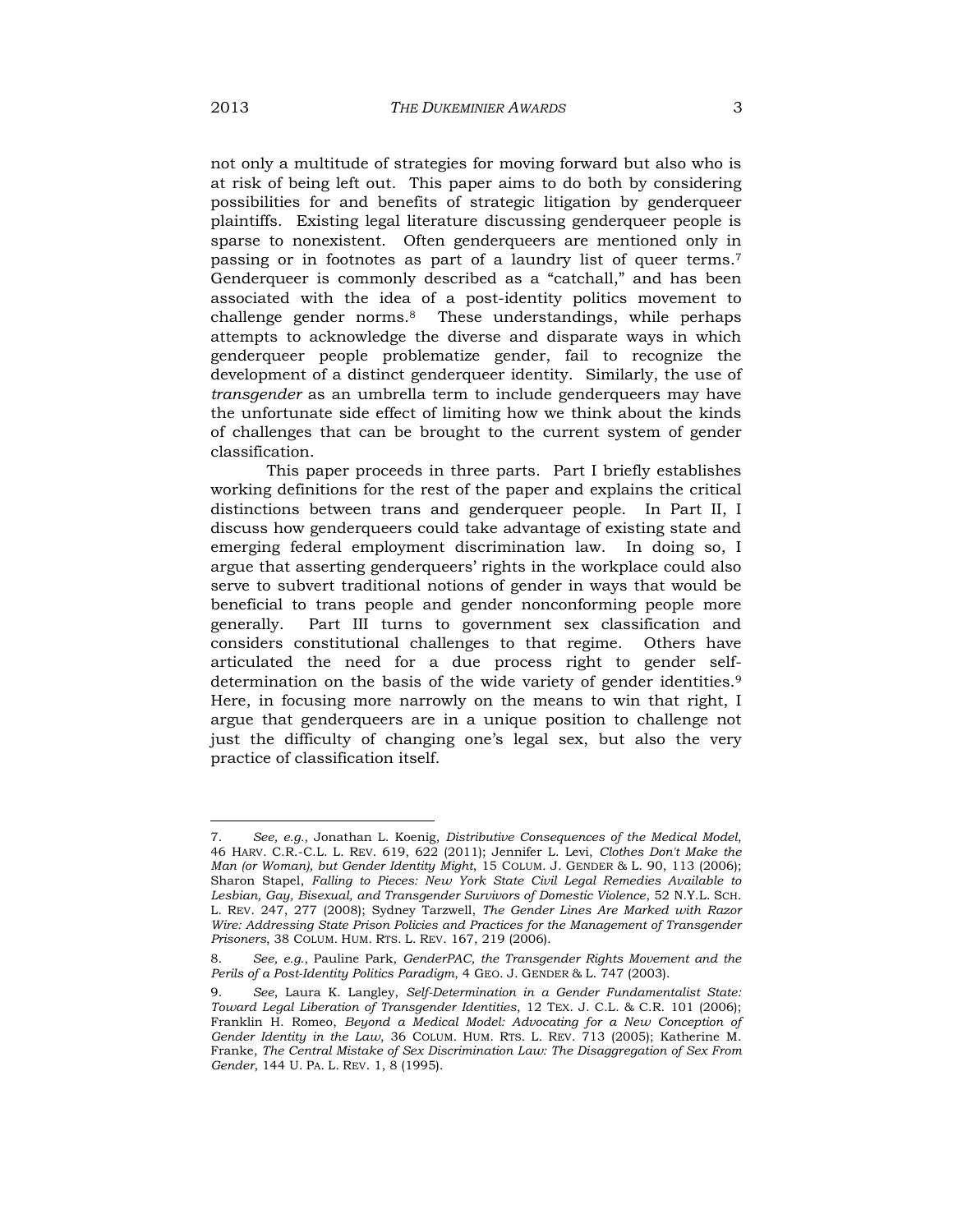## **I. GENDERWHAT?**

"Transgender" is sometimes defined as an umbrella term for those whose gender identity does not conform with the sex assigned to them at birth.10 While this definition technically includes genderqueers, discussions and common understandings of trans people are often limited to trans men and trans women, that is, those who transition from female to male or male to female.<sup>11</sup> Transitioning may or may not include the use of (or desire to use) hormone therapy or gender-confirming surgery, which requires a diagnosis of Gender Identity Disorder,<sup>12</sup> a psychological condition recognized as such by mental health professionals.13 Much gender-related scholarship has also been devoted to the intersex, or persons who are born with any one of a number of conditions that defy typical understandings of male and female genitalia.<sup>14</sup>

"Genderqueer" refers to those who do not (or do not always) identify as either a woman or a man.15 Some who consider themselves genderqueer may identify as a man one day and a woman the next.16 Others identify as neither man nor woman, seeing themselves as between or beyond genders.17 Some reject gendered pronouns, preferring to be referred to as "*they*," or "*ze*" (a recently created, gender-neutral pronoun) or simply by their name.<sup>18</sup> Genderqueer has also been described as "a growing group of people who have said, 'to hell with gender,' and they define themselves,

<sup>10.</sup> Dylan Vade, *Expanding Gender and Expanding the Law: Toward A Social and Legal Conceptualization of Gender That Is More Inclusive of Transgender People*, 11 MICH. J. GENDER & L. 253, 266 (2005).

<sup>11.</sup> *See, e.g.*, Sharon Dolovich, *Strategic Segregation in the Modern Prison*, 48 AM. CRIM. L. REV. 1 (2011) (discussing issues facing gay men MTF people in sex-segregate prisons); Riki Wilchins, *A Continuous Nonverbal Communication*, *in* GENDERQUEER: VOICES FROM BEYOND THE SEXUAL BINARY 11, 15 (Joan Nestle et al. eds., 2002) (noting that advances in understanding regarding those who are gender nonconforming have been almost entirely focused on male-to-female (MTF) and female-to-male (FTM) people).

<sup>12.</sup> "Gender Identity Disorder" is being removed from the latest edition of the Diagnostic and Statistical Manual of Mental Disorders, a publication of the American Psychiatric Association. Instead, trans people will now be diagnosed "Gender Dysphoria," which is not to be considered a mental disorder. The practical implications of this move are yet to be seen. *See* Zack Ford, APA Revises Manual: Being Transgender Is No Longer A Mental Disorder, *http://thinkprogress.org/lgbt/ 2012/12/03/1271431/apa-revises-manual-being-transgender-is-no-longer-a-mentaldisorder/* (Dec. 3, 2012).

<sup>13.</sup> *See* Romeo, *supra* note 9, at 724.

<sup>14.</sup> *See* Jessica L. Adair, *In a League of Their Own: The Case for Intersex Athletes*, 18 SPORTS LAW. J. 121,125 (2011).

<sup>15.</sup> *See*, Vade, *supra* note 10.

<sup>16.</sup> Jennifer Conlin, The Freedom to Choose Your Pronoun, N.Y. TIMES, *http://www.nytimes.com/2011/10/02/fashion/choosing-a-pronoun-he-she-or-otherafter-curfew.html* (Sept. 30, 2011).

<sup>17.</sup> *See*, Vade, *supra* note 10.

<sup>18.</sup> *See* Conlin, *supra* note 16.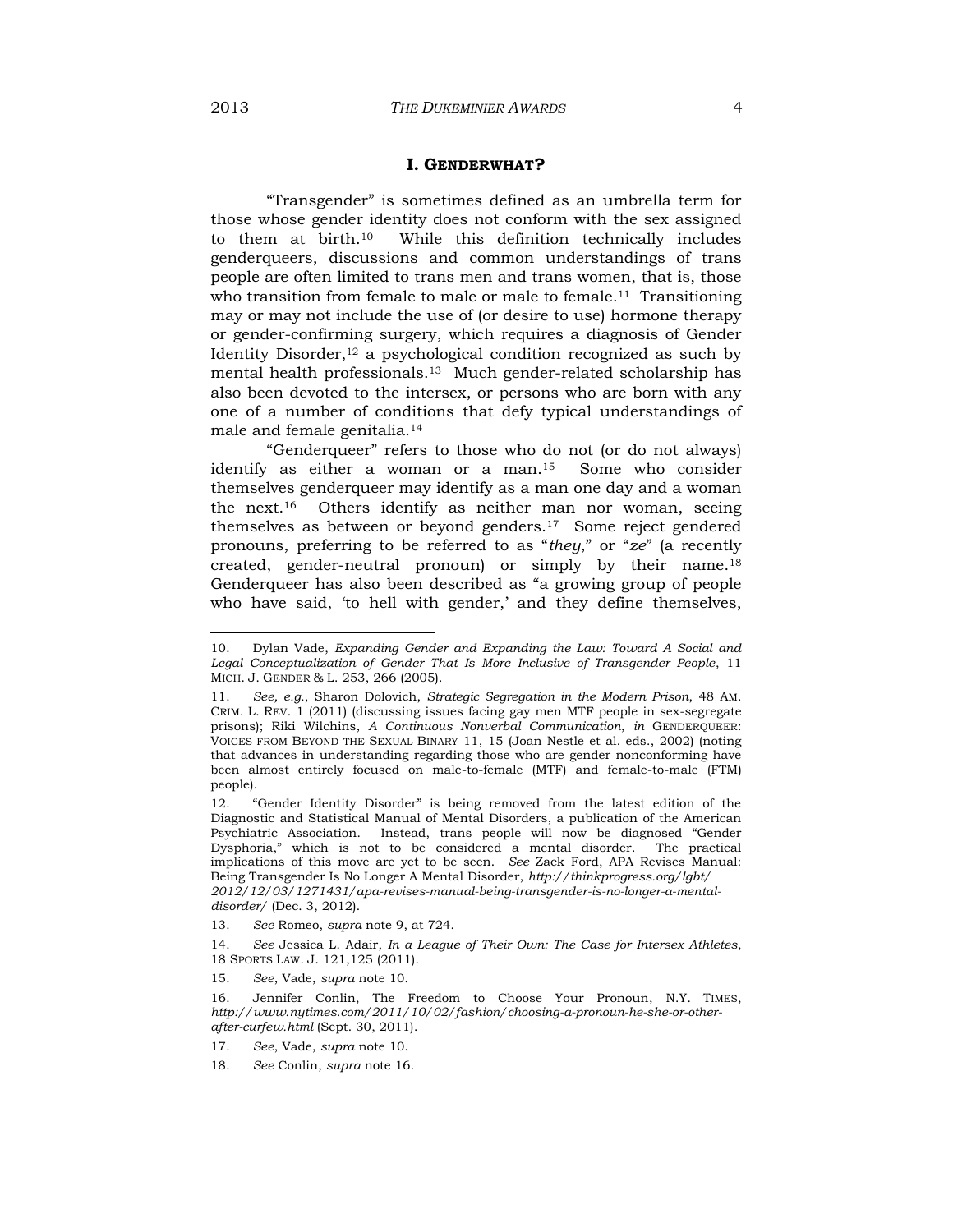based on that rejection,"<sup>19</sup> and is defined by the Practicing Law Institute as a "term for people who challenge the binary gender system of femininity/masculinity; often used because of its subversiveness/overtly political/activist aspects; incorporates ideas from gender theory into personal identity."20 While *transgender* and *genderqueer* are not necessarily mutually exclusive, for simplicity's sake *transgender* or *trans* in the remainder of this paper will refer specifically to male-to-female (MTF) or female-to-male (FTM) people.

But what does it mean to "incorporate ideas from gender theory into personal identity"? It seems any discussion of the deconstruction of gender must mention, if only briefly, the works of Michel Foucault and Judith Butler. In many ways, Foucault laid the groundwork for what we now call "gender theory" with his deconstruction of "the homosexual" in his 1976 book The History of Sexuality.<sup>21</sup> In a historical analysis, Foucault details how behaviors that were considered abnormal or sinful came to signify an identity, writing, "The nineteenth-century homosexual became a personage. . . The sodomite has been a temporary aberration; the homosexual was now a species."22 Foucault therefore revealed the contingency of our sexual identities and called forth questioning of other categories: if *the homosexual* is just something we made up, could gender categories also be oversimplified constructions? Enter Judith Butler. Her 1990 work Gender Trouble annunciated a definition of gender that is now widely accepted by theorists: "Gender is the repeated stylization of the body, a set of repeated acts within a highly rigid regulatory frame that congeal over time to produce the appearance of substance, of a natural sort of being."<sup>23</sup> That is, gender is not a neutral, discoverable fact, but rather something that is produced and reproduced, in accordance with certain ideological perimeters. While many of us may read and agree with the works of Foucault, Butler, and other gender theorists as a matter of principle, genderqueers live these ideas as a matter of personal identity. But, of course, theory alone cannot explain identity.

While they are few and far between, there are some examples of lived genderqueer experience in print. In the interest of people speaking for themselves, some excerpts are reproduced below.

> It depends on the day, really, and what clothes I'm wearing. I don't like to pigeonhole it. It's private.

<sup>19.</sup> John M. Ohle, *Constructing the Trannie: Transgender People and the Law*, 8 J. GENDER RACE & JUST. 237, 274 (2004).

<sup>20.</sup> Kim Forte, *LGBTQ Terminology* in ELEVENTH ANNUAL CHILDREN'S LAW UPDATE 177 (Practicing Law Institute 2008).

<sup>21.</sup> Michel Foucault, THE HISTORY OF SEXUALITY (Robert Hurley trans., Vintage Books 1980).

<sup>22.</sup> *Id.* at 43

<sup>23.</sup> Judith Butler, GENDER TROUBLE 33 (Routledge 1990).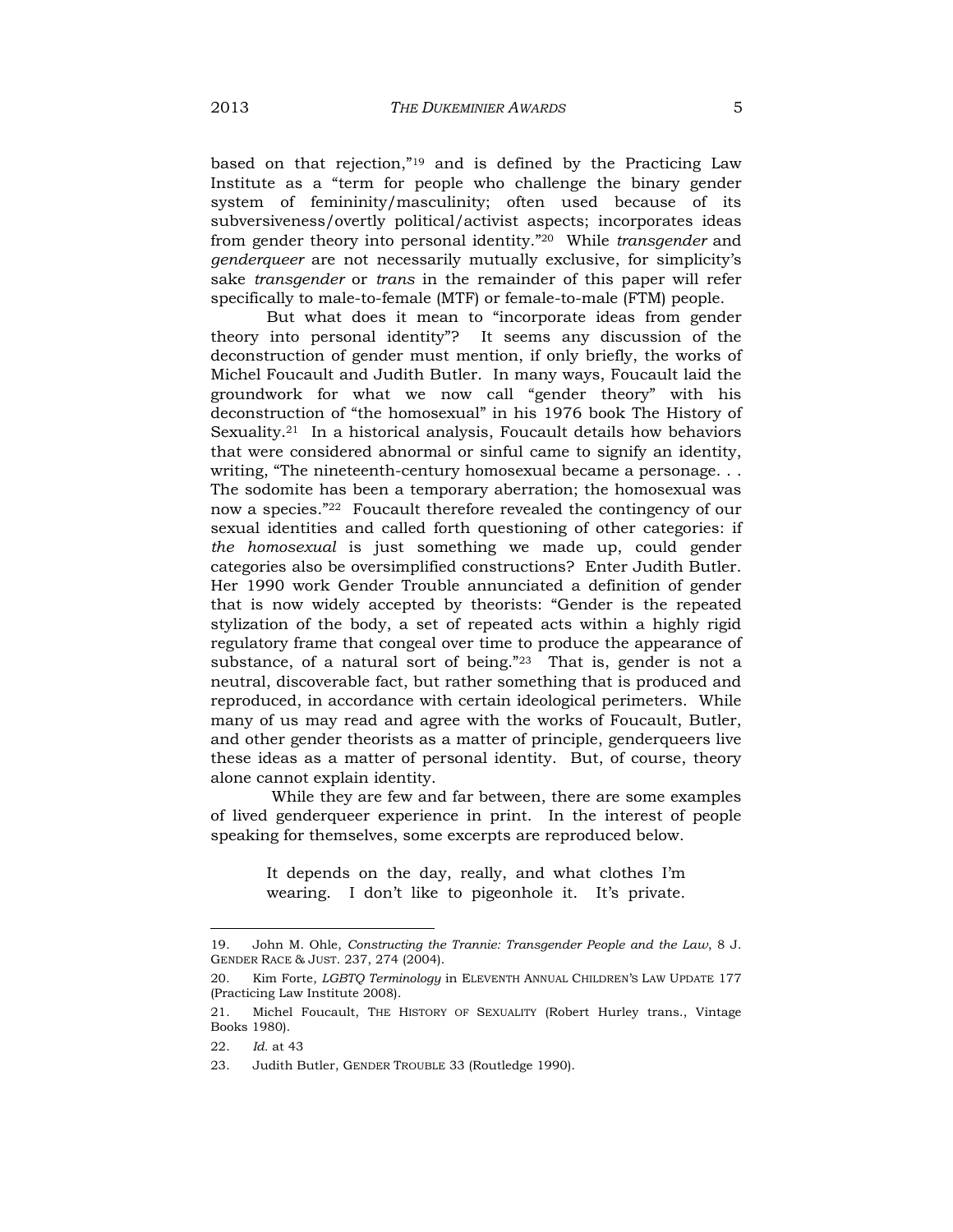Sometimes I'm in the mood to be referred to as she. It feels natural to me to go back and forth. I've been doing this since I was a kid . . . I thought everyone did that, too . . . If I referred to myself as "she" or peed sitting down at my grandparents', I'd get in trouble. People freaked out. But it's fun to be able to wear what you want to and not have to worry about what society says you can't do.<sup>24</sup>

Here, the author describes identifying sometimes as a man and sometimes as a woman. The common legal-academic discourse on trans rights presumes a permanent transition from one gender to another, thus failing to take account of genderqueers like the above author.

> As a mixed-gender person, I am continually questioned about my gender identity. Sometimes people ask, "How do you identify, gender-wise?" or "What pronouns do you use?" More often, it's simply the less sophisticated "Are you a woman or a man?" If I were a woman or a man, these questions would be easier to answer. Since I'm neither of those two things, my answer is always long and complicated, and leads to an entire conversation about my identity. Instead of talking about bicycle repair, or how to make an amazing vegan curry, or the great German film that was screened last night, we end up talking about my gender identity, and this is not what I prefer.<sup>25</sup>

While the author here seems to be talking about gender illegibility in social situations, we can easily imagine how similar conversations might play out in different contexts—in the workplace or when seeking government services, for example. Making genderqueers legible to the law—or, rather, making law that is comfortable with gender ambiguity—could be a first step in mitigating the sort of perpetual selfexplanation that is demanded of people like the above author.

> There were people who called themselves transgender who seemed to fit into neither of the pre-existing categories of man and woman. And furthermore, it seemed as if I might be one of those people! I changed my name, asked my friends, colleagues, and family to

<sup>24.</sup> *A Conversation with J.T. LeRoy*, *in* GENDERQUEER: VOICES FROM BEYOND THE SEXUAL BINARY 98 (Joan Nestle et al. eds., Alyson Books 2002).

<sup>25.</sup> Telyn Kusalik, *Identity, Schmidentity*, in GENDER OUTLAWS: THE NEXT GENERATION 54 (Kate Bornstein & S. Bear Bergman eds., Seal Press 2010).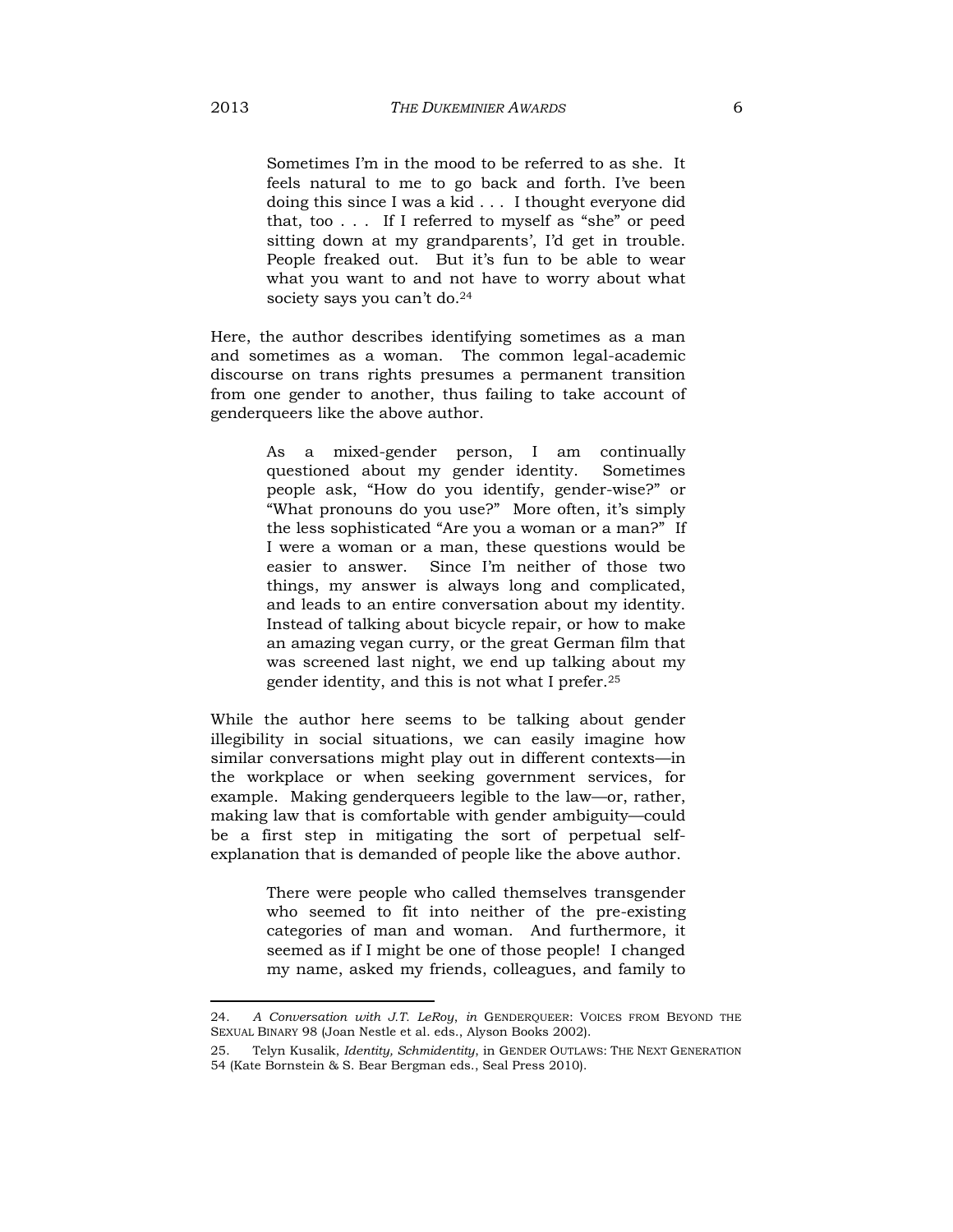call me by gender-neutral pronouns, and continued to express myself in the multifariously gendered ways that I always had. And yet, I resisted jumping into labeling myself as transgendered. If I don't believe there to be only two genders, how can I say that I've crossed something? If there is no hard and fast line separating masculine and feminine, how can I have crossed the border? I experimented with calling myself genderqueer. Definitely fit. My gender was queer as all get-out, but there was something lacking in that term. Or rather, it wasn't enough . . . When I told my boss I wanted to be called *ze* and *hir*, and that I was genderqueer, she misinterpreted the term to mean that I was defining my gender based on my sexuality. When I wrote her a letter identifying myself as transgender, she understood me much better. There were books for her to read, articles, websites, references. She had heard the term before, and that gave it validation in her eyes, which in turn validated me. . . I do not feel that I fit into man or woman, but it seems that I also do not fit into trans.<sup>26</sup>

Above, we see illustrated not only the distinction between trans and genderqueer as a matter of identity, but also how that distinction can play out in the employment context. Even when employers want to understand and support their genderqueer employees, their ability to do so is limited by a lack of resources and common understanding.

Hopefully these excerpts are illuminating. But while personal narrative can give us insight into individuals' experience, and we can identify common threads throughout these accounts, some readers may still opine, "What about data?"

A Gender Not Listed Here offers for the first time a demographic look at genderqueers, examining the subset of respondents to the National Transgender Discrimination Survey who marked "other" in response to the question "What is your primary gender identity today?"27 Most of the fill-in-the-blank responses were "genderqueer," "queer," or something conceptually similar, including "neither," "both," "non-binary," "androgynous," "gender does not exist," and "gender is a performance" (a specific reference to Judith Butler's work).28 The report gives insight not only into the

<sup>26.</sup> Katie Diamond & Johnny Blazes, *Transcension*, in GENDER OUTLAWS: THE NEXT GENERATION 170 (Kate Bornstein & S. Bear Bergman eds., Seal Press 2010).

<sup>27.</sup> Jack Harrison et al., *A Gender Not Listed Here: Genderqueers, Gender Rebels, and OtherWise in the National Transgender Discrimination Survey*, 2 LGBTQ POL'Y J. 13 (2012).

<sup>28.</sup> *Id.* at 20.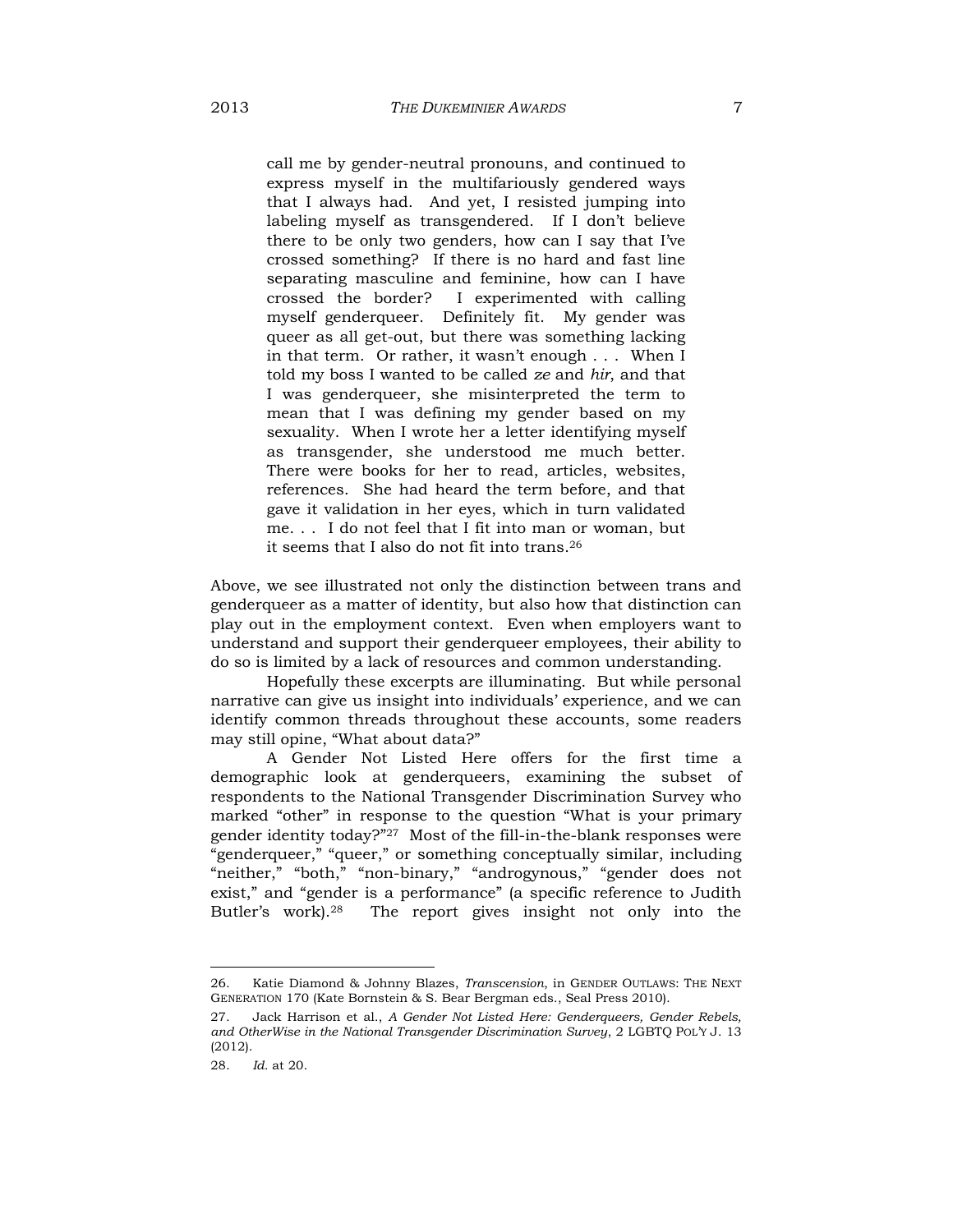demographic makeup of genderqueers, but also into the particular modes of discrimination they face.

Perhaps most strikingly, despite having completed college or graduate degrees at significantly higher rates (58% compared to 46%), genderqueers are much more likely to live on \$10,000 a year or less (21% compared to 14%) and much less likely to bring in more than \$50,000 a year (31% compared to 43%) than other survey respondents.29 Additionally, genderqueers are much more likely to have been assigned female at birth than non-genderqueer trans respondents (73% compared to 40%).30 Genderqueer respondents are also generally younger (89% under the age forty-five compared to 68%) and less white (70% white compared to 77%) than other survey participants.31 We should understand the diversity of genderqueers as a group with an eye towards the intersectional oppressions many of them may face.

Genderqueers reported higher rates of harassment and sexual assault due to bias in primary school than other respondents (83% compared to 77% experienced harassment while 16% compared to 11% experienced sexual assault).32 When it comes to the workplace, while genderqueers were less likely to report having lost a job due to bias (19% compared to 27%), they were more likely to be out of work (76% compared to 56%) and to find work in underground economies including sex work and the drug trade  $(20\% \text{ compared to } 15\%).$ <sup>33</sup> Genderqueers were also less likely to have been denied medical care due to bias (14% compared to 20%), but more likely to avoid medical care when sick or injured for fear of bias  $(36\%$  compared to  $27\%$ ).<sup>34</sup> Police harassment was more commonly reported among genderqueers (31% compared to 21%), and perhaps therefore genderqueers are also more likely to feel uncomfortable seeking police assistance  $(25\%$  compared to  $19\%)$ .<sup>35</sup> Finally, genderqueers also report higher rates of physical violence (32% experienced physical assault due to bias compared to 25%; 15% report sexual assault due to bias compared to 9%).<sup>36</sup>

Dealing with raw numbers and comparing survey responses should not be taken as an attempt to rank oppressions. Rather, the startling numbers revealed above are a testament to the urgent need for a change in how our society treats the trans and gender nonconforming among us. As will be detailed further shortly, my proposal to focus legal services on the genderqueer community is

<sup>29.</sup> *Id.* at 19-20.

<sup>30.</sup> *Id.* at 18.

<sup>31.</sup> *Id.*

<sup>32.</sup> *Id.* at 21.

<sup>33.</sup> *Id.* at 22.

<sup>34.</sup> *Id.*

<sup>35.</sup> *Id.*

<sup>36.</sup> *Id.* at 22-23.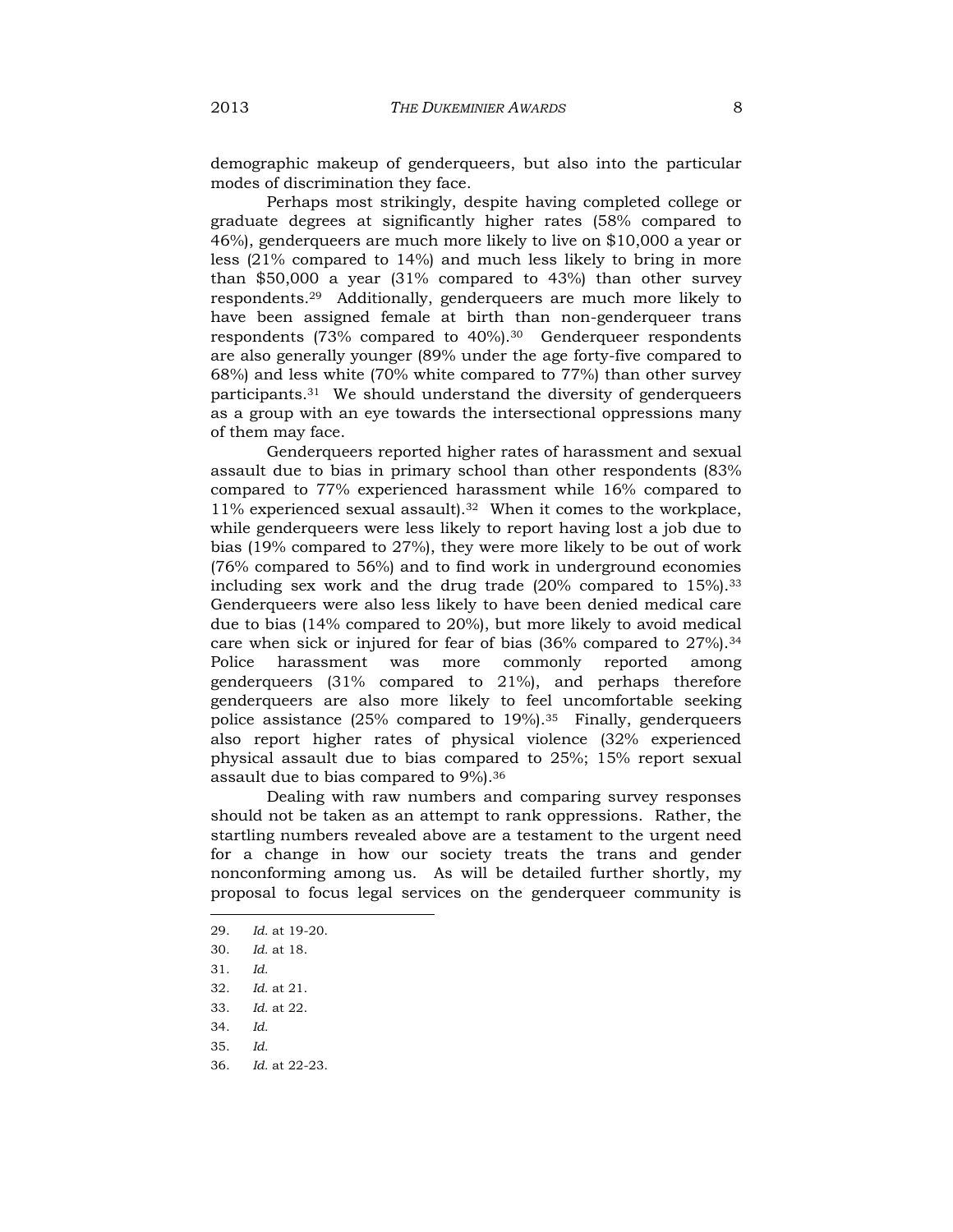based in strategy rather than some sense of "who is more oppressed." Further, we should not read the statistics reproduced above without some sense of the intersectionalities at play. For example, lower income levels among genderqueers may in part be due to their relative youth. Similarly, higher levels of police harassment and mistrust of police may be due not only to gender nonconformity, but also to genderqueers' youth and higher proportions of people of color. Finally, higher rates of sexual harassment and sexual assault could be related to genderqueers' greater likelihood of having been assigned female at birth, and of being read as such by others.

Because of genderqueers' unique characteristics, it is time to start talking about genderqueers as a legal class. First, addressing the needs of trans people will not necessarily address the needs of genderqueers. Making workplaces more welcoming for those who permanently transition will not necessarily protect someone who presents and identifies differently from day to day; making it easier to change one's gender from *M* to *F* or *F* to *M* on government identification will not create space for someone who identifies as neither. On the other hand, if workplaces are required to accommodate genderqueers (thus eviscerating traditionally rigid understandings of gender), then accepting a trans person's permanent transition would be an easier pill to swallow. If people can request that no gender be listed on government IDs because of self-identification, then a pre-op or no-op trans person in a state where proof of sex assignment surgery is required to legally change gender could sidestep that requirement. This is what Dean Spade has called "trickle-up social justice," the idea that addressing the needs of those lower on the social radar will reap benefits for those who are more visible or more easily comprehended.<sup>37</sup>

Second, litigation involving genderqueers avoids the perverse need to present trans plaintiffs to courts as psychologically dysfunctional in order to fight for their rights.38 Because Gender Identity Disorder has been considered a mental health condition, transgender plaintiffs have faced the constant medicalization of their identities.39 While this can be helpful in cases dealing with healthcare access, it also has meant the constant medicalization and mental health stigmatization of trans identity in cases unrelated to

<sup>37.</sup> Barnard Center for Research on Women, *Dean Spade: Trickle-Up Social Justice* (May 7, 2009), *https://www.youtube.com/watch?v=0i1fREeZXPI* (Except of Feb. 9, 2009 address at Barnard College by Dean Spade entitled "Trans Politics in a Neoliberal Landscape").

<sup>38.</sup> *See, e.g.*, Jonathan L. Koenig, *Distributive Consequences of the Medical Model*, 46 HARV. C.R.-C.L. L. REV. 619 (2011); Abigail W. Lloyd, *Defining the Human: Are Transgendered People Strangers to the Law*?, 20 BERKELEY J. GENDER L. & JUST. 150, 175 (2005).

<sup>39.</sup> *See, e.g.*, Kantaras v. Kantaras, 884 So. 2d 155 (Fla. Dist. Ct. App. 2004) (reversing trial court decision that trans man was medically male for marriage purposes on the basis of extensive medical testimony).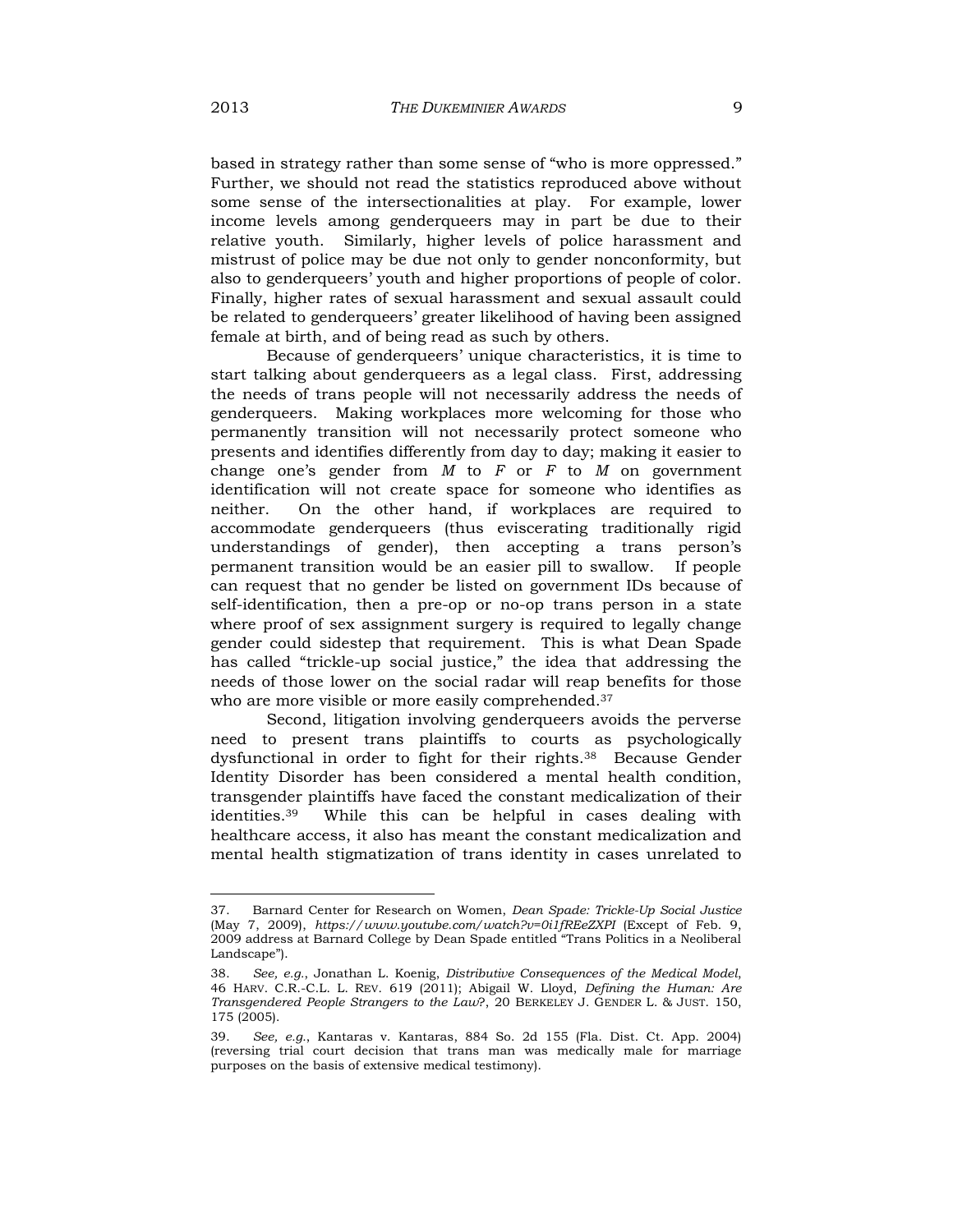healthcare. Further, it has led some non-healthcare-related cases to get bogged down in technical, medical questions driven by extensive testimony from expensive medical experts.40 Genderqueer litigants have the opportunity to litigate gender identity discrimination without being medicalized or pathologized.

Finally, because genderqueer identity is informed by, or at least congruent with, important concepts of modern gender theory, winning the law's recognition of genderqueers as people may be the best way to import ideas from gender theory into the law. In accepting genderqueers, the law would implicitly acknowledge that gender is fluid, performative, arbitrary, constructed. Such an understanding could reap untold benefits for the way our society treats gender in general.

Before proceeding to substantive legal arguments, one more practical note on genderqueers as litigants is warranted. The question of "perfect plaintiffs" has received much hay among public interest lawyers, as well as much criticism.41 Put simply, the desire for perfect plaintiffs is the idea that, in doing impact litigation to advance the rights of many, public interest lawyers should find plaintiffs who will be most palatable to judges and juries. For example, gay marriage cases tend to feature plaintiffs who are white, white collar, monogamous, and have children – that is, as close to being an "upstanding straight couple" as possible.<sup>42</sup> Similarly, trans rights cases often feature white plaintiffs who are involved in law enforcement or national security.43 While the perfect plaintiff strategy is intended to minimize the effects of legal decision makers' personal biases, the strategy also works to whitewash discrimination claims, to minimize difference, and to avoid consideration of intersectional oppressions.<sup>44</sup>

I have argued that making genderqueers legible to our legal system could benefit everyone who feels constrained by gender regulation, but this says nothing of how genderqueer litigants will be understood or misunderstood by personalities within the legal system. Genderqueers may be perfect plaintiffs for the kind of law we would like to create, but are they the perfect plaintiffs to present

<sup>40.</sup> *Id.*

<sup>41.</sup> *See, e.g.* Katherine M. Franke, *The Politics of Same-Sex Marriage Politics*, 15 COLUM. J. GENDER & L. 236 (2006).

<sup>42.</sup> *Id.* at 239.

<sup>43.</sup> *See, e.g.* Macy v. Holder, EEOC Appeal No. 0120120821 (2012) (plaintiff a police officer seeking job at the Bureau of Alcohol, Tobacco, and Firearms); Schroer v. Billington, 577 F. Supp. 2d 293 (D.C. Cir. 2008) (plaintiff a US Army veteran seeking job as counterterrorism analyst); Smith v. Salem, 378 F. 3d 566 (6th Cir. 2004) (plaintiff a firefighter).

<sup>44.</sup> Cf. Kimberlé Williams Crenshaw, *Demarginalizing the Intersection of Race and Sex: A Black Feminist Critique of Antidiscrimination Doctrine, Feminist Politics and*  Antiracist Politics, 1989 U. CHI. LEGAL F. 139 (detailing courts' reluctance to consider black women's claims as black women, as black women representing women in general, and as black women representing black men and women).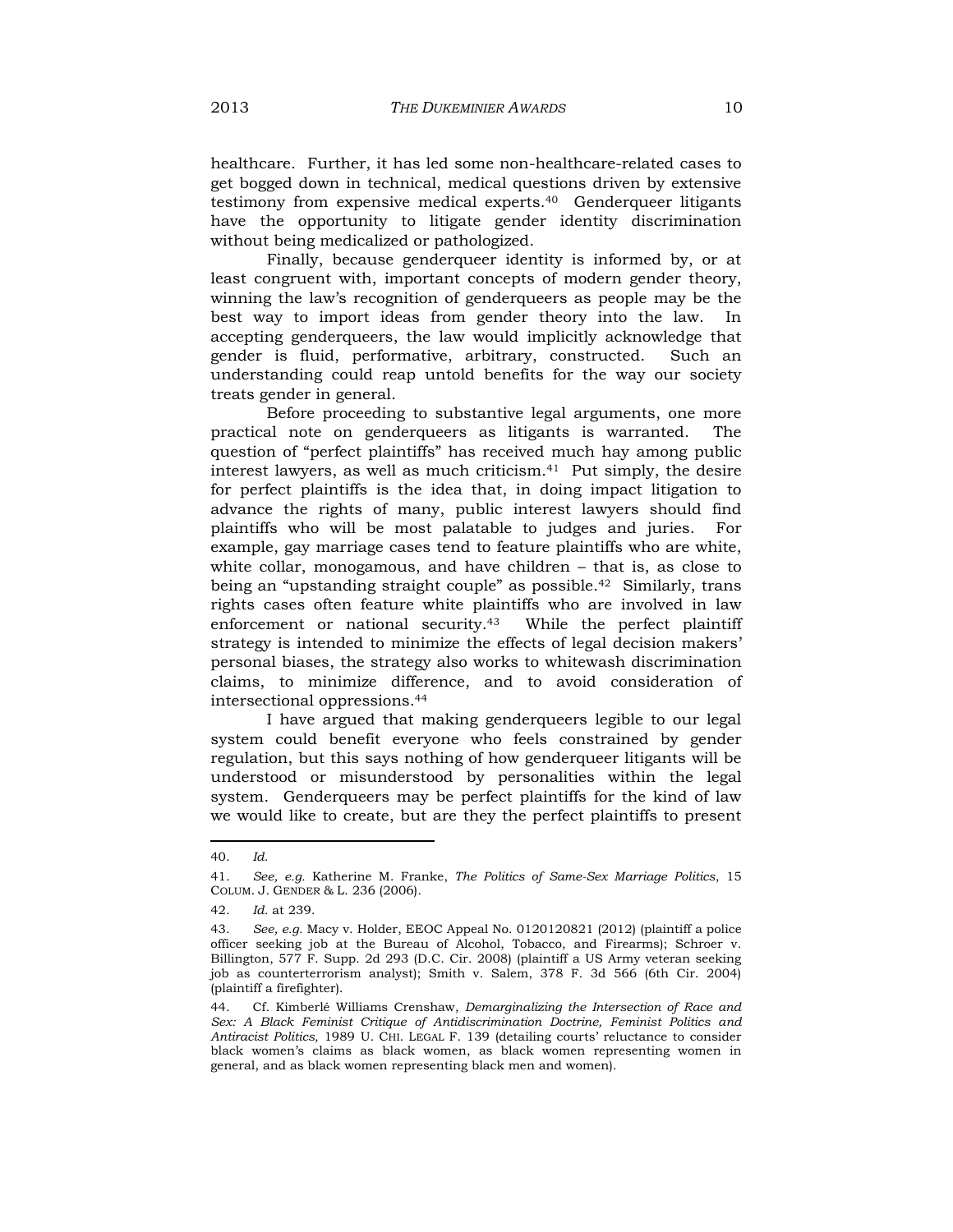to a judge or jury? Genderqueer people are demographically younger, which may mean some people would be more likely to think that genderqueers are simply *confused* or *going through a phase*. Because of the relatively recent emergence of genderqueers and because of ideological or theoretical component to genderqueer identity, legal decision makers may get distracted in considering whether people choose to be genderqueer. Finally, normatively gendered judges or juries may feel threatened by genderqueer litigants, viewing them as radicals attempting to force gender neutrality on everyone.

But these concerns are not so overwhelming as to suggest that even trying is not worth it. The relative newness and obscurity of genderqueer identity means that litigants will have the extraordinary opportunity to educate as they litigate. Because judges and juries are unlikely to know what genderqueer is, they are less likely to be influenced by stereotypes and other preconceived notions. Rather, it is most likely that the very concept of genderqueer will be defined in the minds of legal decision makers for the first time by plaintiffs fighting for their rights. This means that genderqueer litigants could have the unprecedented chance to control the conversation surrounding their identities and to define themselves to the people who will decide each case. Lawyers should encourage them to seize this opportunity.

## **II. EMPLOYMENT DISCRIMINATION**

<span id="page-10-0"></span>As groups, genderqueer and trans people are highly educated. 58% of genderqueers and 46% of trans people hold bachelors or advanced degrees<sup>45</sup> compared to 28% of the general population.<sup>46</sup> Despite this level of educational attainment, discrimination in the workplace remains a serious issue for trans and genderqueer people. Fully 90% report facing verbal harassment, barriers to advancement, as well as a pervasive fear of these outcomes.47 Nineteen percent of genderqueers and 27% of trans people report having lost a job due to bias, while 20% of genderqueers and 15% of trans people have worked in underground economies, including sex work and the drug trade.48 There is thus a serious need to make workplaces safer for and more accepting of genderqueer and trans people. Genderqueer litigants have the potential to do just that for themselves as well as for trans people. If employers are required to understand and accept employees who reject gender or who are differently gendered on

<sup>45.</sup> Harrison, *supra* note 27, at 19.

<sup>46.</sup> National Center for Education Statistics, Percentage of persons age 25 and over with high school completion or higher and a bachelor's or higher degree, by sex and state: 2008-10, *http://nces.ed.gov/programs/digest/d12/tables/dt12\_013.asp* (2012).

<sup>47.</sup> Harrison, *supra* note 27, at 22.

<sup>48.</sup> *Id.*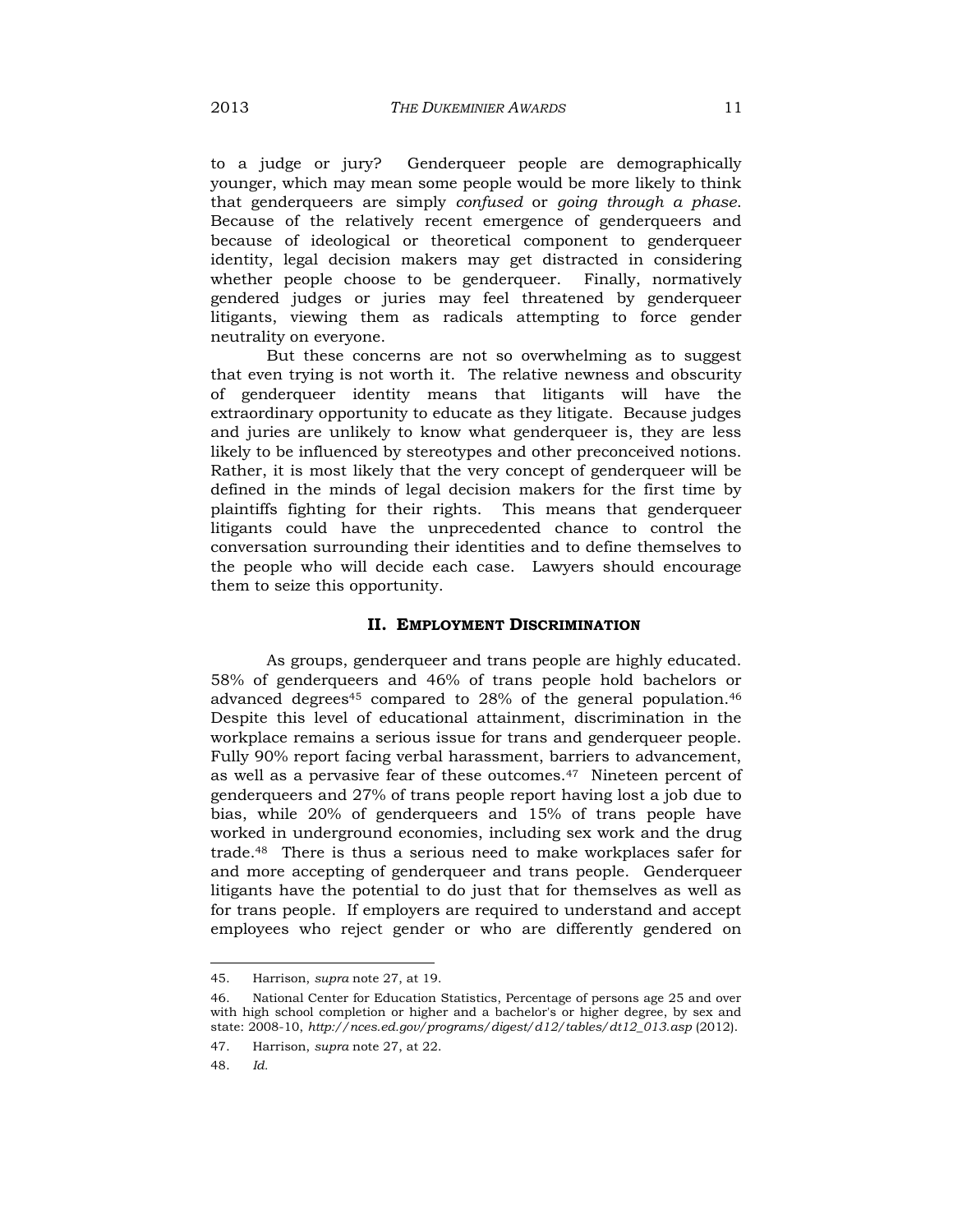different days, then they are more likely to accept and understand those who transition from one gender to another. However, if employers come to understand that they must accept someone who is or has transitioned, they are still likely to believe that there are only two genders, that even if people can switch between them, everyone must still be one or the other. Genderqueers are therefore in the unique position to deconstruct gender in the workplace, thus collaterally expanding rights and opportunities for trans, gender nonconforming, and women workers.

Genderqueers are likely already covered by state laws prohibiting discrimination on the basis of gender identity, federal judicial and administrative interpretations of Title VII, as well as by the current proposed version of the federal Employment Non-Discrimination Act (ENDA).<sup>49</sup> While it is unlikely that government actors had genderqueers in mind when creating such rules, the use of general language such as *gender identity* and *gender expression*, as opposed to a focus on transitioning, includes genderqueers as a matter of definition. Further, given that genderqueer is a relatively emergent identity, genderqueers may find themselves in the unique position of being covered by antidiscrimination law before they are widely understood or even heard of as a class. That is to say, because employers often will not know that they are barred from discriminating against genderqueers, there is an opportunity for a legal *sneak attack* of sorts, mitigating against some of the obstacles to employment discrimination claims put in place by the courts. Because of this unique position, employment discrimination claims are an ideal means by which to introduce the courts to genderqueers, thus paving the way for more ambitions claims in the future.

Twelve states and the District of Colombia currently have statutes in place barring employment discrimination on the basis of gender identity.<sup>50</sup> Of these, six jurisdictions include "gender identity" directly as a protected classification.<sup>51</sup> Another six states include sexual orientation as a protected class, and then statutorily define sexual orientation as including gender identity and gender expression.52 Finally, California includes sex as a protected

<sup>49.</sup> *See*, Biegel, *supra* note 2.

<sup>50.</sup> NATIONAL CENTER FOR LESBIAN RIGHTS, STATE BY STATE GUIDE TO LAWS THAT PROHIBIT DISCRIMINATION AGAINST TRANSGENDER PEOPLE, http://www.nclrights.org/site/ DocServer/StateLawsThatProhibitDiscriminationAgainstTransPeople.pdf?docID=7821 (2010) (identifying the 12 states as California, Colorado, Illinois, Iowa, Maine, Minnesota, New Jersey, New Mexico, Oregon, Rhode Island, Vermont, and Washington State).

<sup>51.</sup> They are Iowa (IOWA CODE 216.6.1(a) (2009)), New Jersey (N.J. STAT. ANN. § 10:5- 4 (West 2007)), New Mexico (N.M. STAT. ANN. § 28-1-7(A) (2008)), Rhode Island (R.I. GEN. LAWS § 28-5-7 (2003)), Vermont (VT. STAT. ANN. tit. 21, § 495(a) (2007)), and the District of Columbia (D.C. CODE §§ 2-1402.11 (2006), 32-408 (2008)).

<sup>52.</sup> They are Colorado (COLO. REV. STAT. 24-34-401(7.5) (2007)), Illinois (775 ILL. COMP. STAT. 5/1-103(O-1) (2012)), Maine (ME. REV. STAT. tit. 5, § 4553(9-C) (2012)),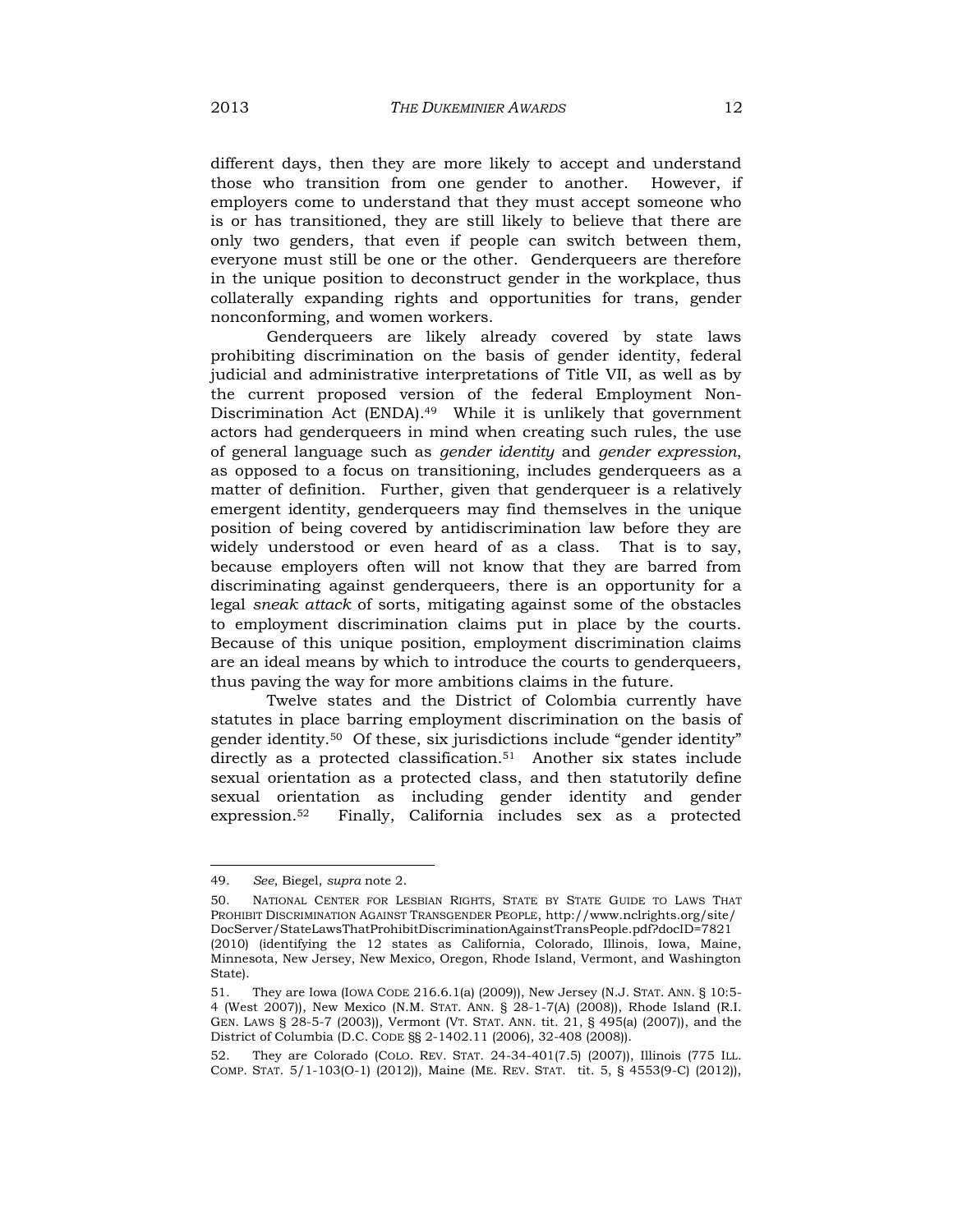classification, and then defines sex in its statutes as including gender identity and gender expression.53 Three states include some form of protection from discrimination on the basis of gender identity, but do not extend those protections to employment. While Hawaii's antidiscrimination laws include gender identity and expression for the purposes of public accommodations<sup>54</sup> and real estate,<sup>55</sup> Hawaii has yet to make these advances in employment discrimination law. Similarly, Maryland and North Carolina do not include gender identity in their employment discrimination laws, but do reference gender identity in anti-bullying statutes.56 Additionally, there are 143 city and county ordinances with anti-discrimination laws that take account of gender identity.<sup>57</sup>

The particular statutory definitions of gender identity are of some import. The majority of states that include gender identity in their anti-discrimination laws define gender identity as something to the effect of, "gender-related identity, appearance, expression, or behavior of an individual, regardless of the individual's assigned sex at birth."58 These definitions facially include genderqueers because they do not limit gender identity to identification as either man or woman, male or female. Two states' definitions are somewhat peculiar, though, and one of those two is drafted in such a way that could prevent genderqueers from availing themselves of the state's anti-discrimination protections.

New Mexico defines gender identity as "a person's selfperception, or perception of that person by another, of the person's identity as a male or female based upon the person's appearance, behavior or physical characteristics that are in accord with or opposed to the person's physical anatomy, chromosomal sex or sex at birth."59 This definition conditions employment discrimination protections on identifying as either male or female, and thus would not apply to those genderqueers who identify as neither male nor female. Those who identify sometimes as male and sometimes as female would be quite literally included as identifying as "male or female." A potential plaintiff who identifies as both male and female

57. *See* Transgender L. & Pol'y Inst., U.S. Jurisdictions with Laws Prohibiting Discrimination on the Basis of Gender Identity or Expression, *http://www. transgenderlaw.org/ndlaws/index.htm#jurisdictions* (2011).

58. D.C. CODE § 2-1401.02(12A) (2010).

Minnesota (MINN. STAT. § 363A.03, subd. 44 (2003)), Oregon (OR. REV. STAT. § 174.100(6) (2007)), and Washington (WASH. REV. CODE § 49.60.040(26) (2009)).

<sup>53.</sup> *See* CAL. GOV. CODE § 12926(q)(2) (2013).

<sup>54.</sup> HAW. REV. STAT. § 489-3 (1986).

<sup>55.</sup> HAW. REV. STAT. §§ 515-3 (2011) (real property transactions), 515-5 (2005) (financial assistance related to real property), 515-6 (2005) (restrictive covenants based on gender identity prohibited).

<sup>56.</sup> MD. CODE. ANN., EDUC. § 7-424(a) (West 2008); N.C. GEN. STAT. § 115C-407.15(d) (2009).

<sup>59.</sup> N.M. STAT. ANN. § 28-1-2(Q) (2007) (emphasis added).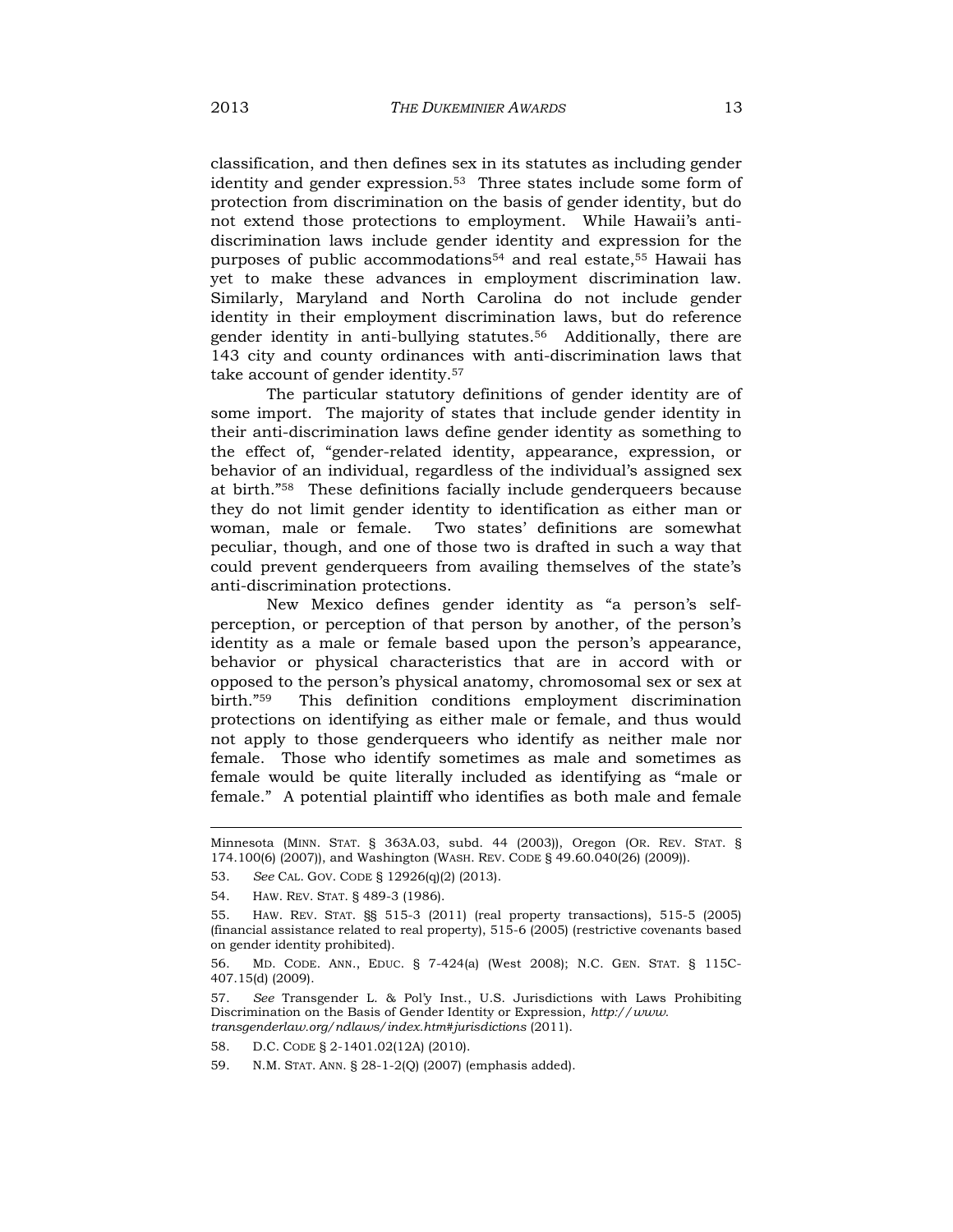could argue that the "or" should be read conjunctively; that the word "or" was used carelessly in that its use excludes some who the statute is intended to include.<sup>60</sup>

Minnesota includes gender identity within its definition of sexual orientation and references gender identity as "having or being perceived as having a self-image or identity not traditionally associated with one's biological maleness or femaleness."61 This definition is broad enough to include genderqueers because gender neutrality, for example, is a self-image "not traditionally associated with one's biological maleness or femaleness."<sup>62</sup> However, reference to "biological maleness and femaleness" may be irksome to potential litigants who believe that sex, not just gender, is a harmful construct.63 While this is more of a conceptual problem than a practical one for litigation purposes, the language "assigned sex at birth" used in most statutes recognizes that sex is not necessarily a natural, discoverable fact.

Colorado offers perhaps the most expansive definitional protections against discrimination on the basis of gender identity. The Colorado Anti-Discrimination Act includes sexual orientation as a protected classification and defines sexual orientation as "a person's orientation toward heterosexuality, homosexuality, bisexuality, or transgender status or an employer's perception thereof."<sup>64</sup> "Transgender status" is then defined by the Colorado Civil Rights Commission as, "having a gender identity or gender expression that differs from societal expectations based on gender assigned at birth."<sup>65</sup> The Commission further defines "gender identity" as "an innate sense of one's own gender,"<sup>66</sup> and "gender expression" as "external appearance, characteristics or behaviors typically associated with a specific gender."67 These definitions happily avoid discussing gender as a binary; an "innate sense of one's own gender" is not explicitly limited to either *M* or *F*. Additionally, the Colorado Civil Rights Commission specifically defines "sexual orientation harassment" as including the deliberate

<sup>60.</sup> *See, e.g.*, De Sylva v. Ballentine, 351 U.S. 570, 573 (1956) (reading "or" to mean "and" where it seemed that legislators had used the word carelessly).

<sup>61.</sup> MINN. STAT. ANN. § 363A.03, subd. 44 (2002).

<sup>62.</sup> *Id.*

<sup>63.</sup> *See, e.g.*, Chinyere Ezie, *Deconstructing the Body: Transgender and Intersex Identities and Sex Discrimination-the Need for Strict Scrutiny*, 20 COLUM. J. GENDER & L. 141 (2011); Demoya R. Gordon, *Transgender Legal Advocacy: What Do Feminist Legal Theories Have to Offer?*, 97 CAL. L. REV. 1719, (2009); Katherine M. Franke, *The Central Mistake of Sex Discrimination Law: The Disaggregation of Sex From Gender*, 144 U. PA. L. REV. 1, 8 (1995).

<sup>64.</sup> COLO. REV. STAT. 24-34-401(7.5) (2007).

<sup>65.</sup> COLO. CODE REGS. § 708-1:81.2(B) (2009).

<sup>66.</sup> COLO. CODE REGS. § 708.-1:81.2(C) (2009).

<sup>67.</sup> COLO. CODE REGS. § 708-1:81.2(D) (2009).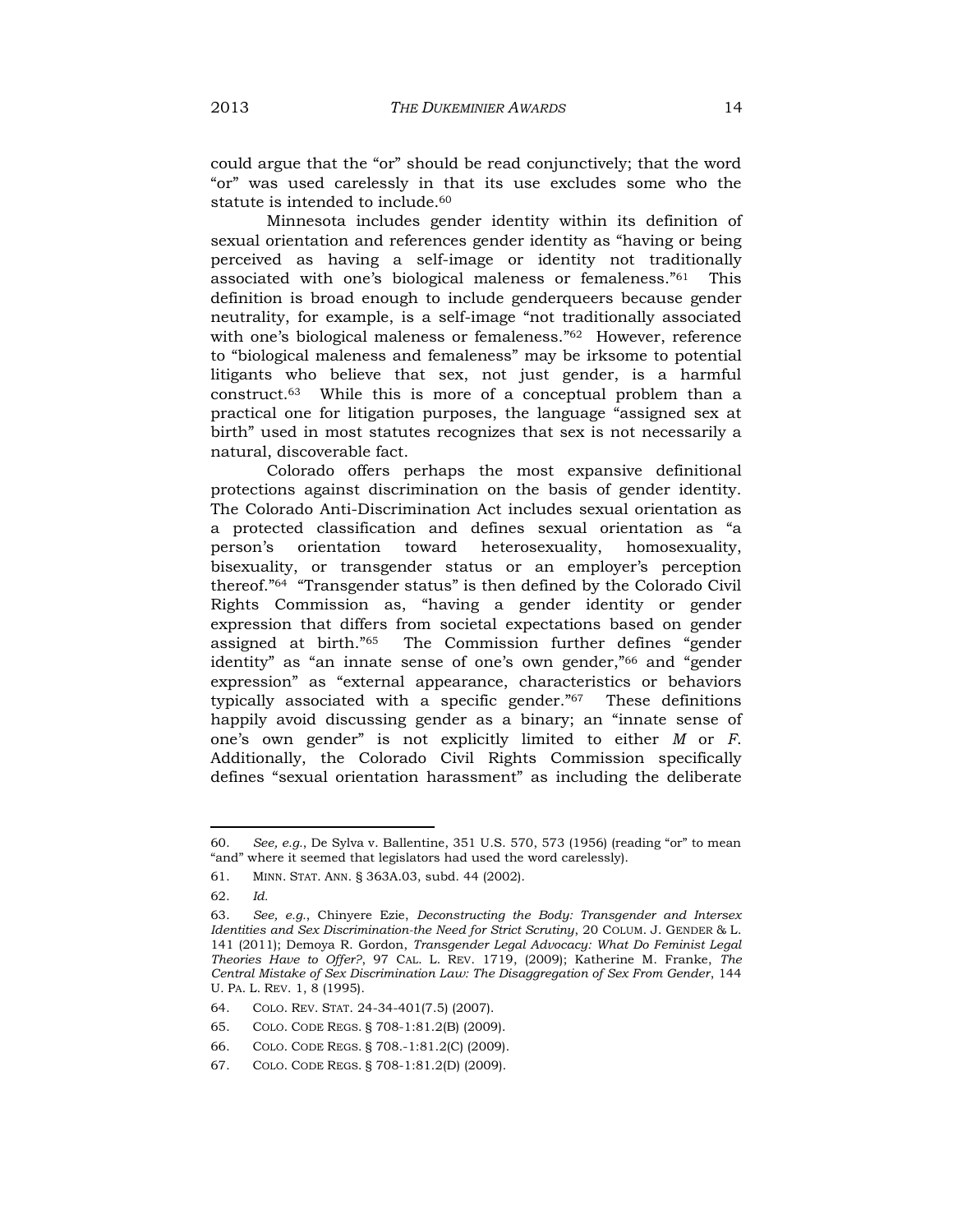misuse of preferred names and gender pronouns.68 This requirement similarly does not reference the gender binary, so employers could find themselves liable for refusing to refer to a genderqueer employee as *ze* or even as *he* on one day and *she* on another, according to the employee's preference. Litigating these issues could serve to widen the margins of gender in the workplace, making employment safer for trans and gender nonconforming people of all sorts.

Emerging federal doctrine is also working to expand the law's conception of gender in ways that implicitly include genderqueers and that could be pushed even further by genderqueer litigants. A recent Equal Employment Opportunity Commission decision incorporating the trans-inclusive interpretation of Title VII makes employment claims of this nature more accessible, as they are more likely to be resolved at the agency level. In *Macy v. Holder,* the Commission ruled that it would treat a trans policewoman's complaint against the Bureau of Alcohol, Tobacco, and Firearms that revoked an offer of employment when it learned of her trans status—as a Title VII complaint.<sup>69</sup> In doing so, the Commission relied on *Price-Waterhouse v. Hopkins*, the landmark Supreme Court decision that first interpreted "sex" in Title VII to include gender stereotyping claims,<sup>70</sup> as well as successive circuit court cases allowing trans plaintiffs to bring gender stereotyping claims.71 The EEOC explained,

> If Title VII proscribed only discrimination on the basis of biological sex, the only prohibited gender-based disparate treatment would be when an employer prefers a man over a woman, or vice versa. But the statute's protections sweep far broader than that, in part because the term "gender" encompasses not only a person's biological sex but also the cultural and social aspects associated with masculinity and femininity.<sup>72</sup>

In clarifying that Title VII includes discrimination on the basis of one's relation to femininity and masculinity, the EEOC has cleared

<sup>68.</sup> COLO. CODE REGS. § 708-1:81.8(A)(4) (2009).

<sup>69.</sup> Macy v. Holder, EEOC Appeal No. 0120120821 (2012).

<sup>70. 490</sup> U.S. 228 (1989).

<sup>71.</sup> *See, e.g.*, Smith v. Salem, 378 F. 3d 566 (6th Cir. 2004) ("Sex stereotyping based on a person's gender nonconforming behavior is impermissible discrimination, irrespective of the cause of that behavior."); Schroer v. Billington, 577 F. Supp. 2d 293 (D.C. Cir. 2008) ("In refusing to hire Diane Schroer because her appearance and background did not comport with the decisionmaker's sex stereotypes about how men and women should act and appear, and in response to Schroer's decision to transition, legally, culturally, and physically, from male to female, the Library of Congress violated Title VII's prohibition on sex discrimination.")

<sup>72.</sup> *Holder*, *supra* note 3, at 6-7.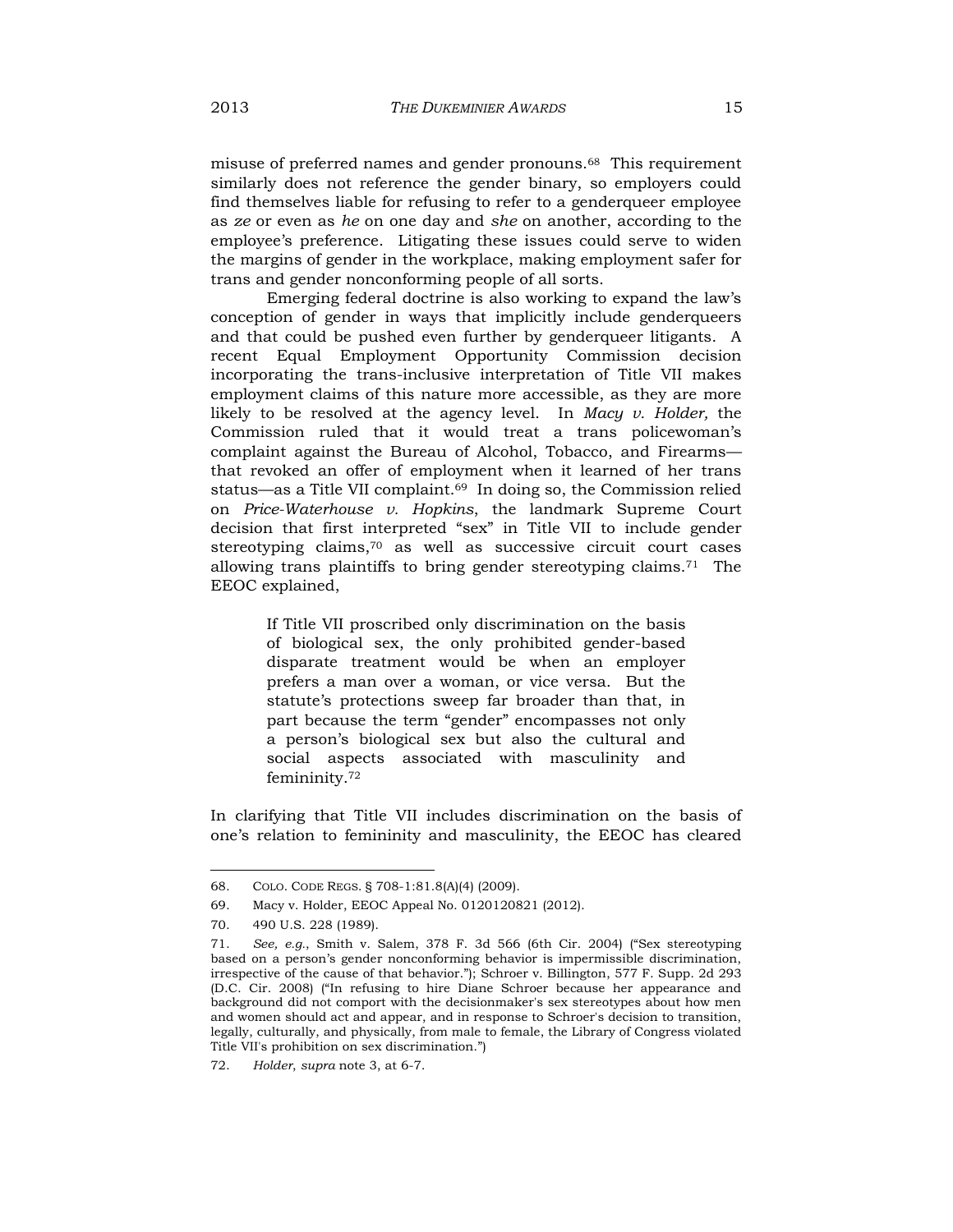the way for Title VII claims by those who find themselves outside the gender binary.

The latest proposed version of the federal Employment Non-Discrimination Act also covers gender identity in such a way that genderqueers would be included. The draft ENDA defines "gender identity" as "the gender-related identity, appearance, or mannerisms or other gender-related characteristics of an individual, with or without regard to the individual's designated sex at birth."73 While genderqueer plaintiffs already have the *Macy* decision to rely on, the passage of ENDA would further solidify Title VII's application to genderqueers.

There are those who question the usefulness of expanding Title VII's application or even in passing ENDA. Dean Spade points out that not only does the cost of litigation often leave poorer victims unable to seek redress, but also the burden of proving discriminatory intent makes it exceedingly hard for claims to succeed.74 As I see it, these are arguments not for abandoning rights-based remedies, but rather for allocating pro bono and public interest law resources wisely. As mentioned above, genderqueers' relative newness and obscurity means that those who discriminate against them will likely not understand the need to cover their tracks in doing so, making intent easier to show.

Spade's claim that proving intent makes employment discrimination claims an unpractical solution to transphobia in the workplace is rooted in the critical race account of intent-based antidiscrimination law.75 Analogizing employment discrimination against people of color and trans people may be appropriate in this respect because both groups are generally known to the public, both negatively stereotyped in the public mind. But the same cannot be said for genderqueers, so intent requirements may not be such a detrimental bar to litigation success. Further, because understanding *what a genderqueer is* in some sense requires understanding the nuances and expansiveness of gender identities, successful claims by genderqueer litigants means that employers seeking to limit their liability would have to incorporate such an understanding into their employment policies, thus creating space for trans and gender nonconforming people of all sorts. Finally, as the Title VII door is already open for genderqueers, bringing such claims is an ideal way to familiarize federal courts with a new identity, preparing them for future constitutional litigation.

<span id="page-15-0"></span><sup>73.</sup> Employment Non-Discrimination Act, H.R. 1397, 112th Cong. § 3(a)(6) (2011); Employment Non-Discrimination Act of 2011, S. 811, 112th Cong. § 3(a)(6) (2011).

<sup>74.</sup> *See*, NORMAL LIFE, *supra* note 5.

<sup>75.</sup> *See, e.g.*, Alan Freeman, *Antidiscrimination Law: The View from 1989*, 64 TUL. L. REV. 1407 (1990).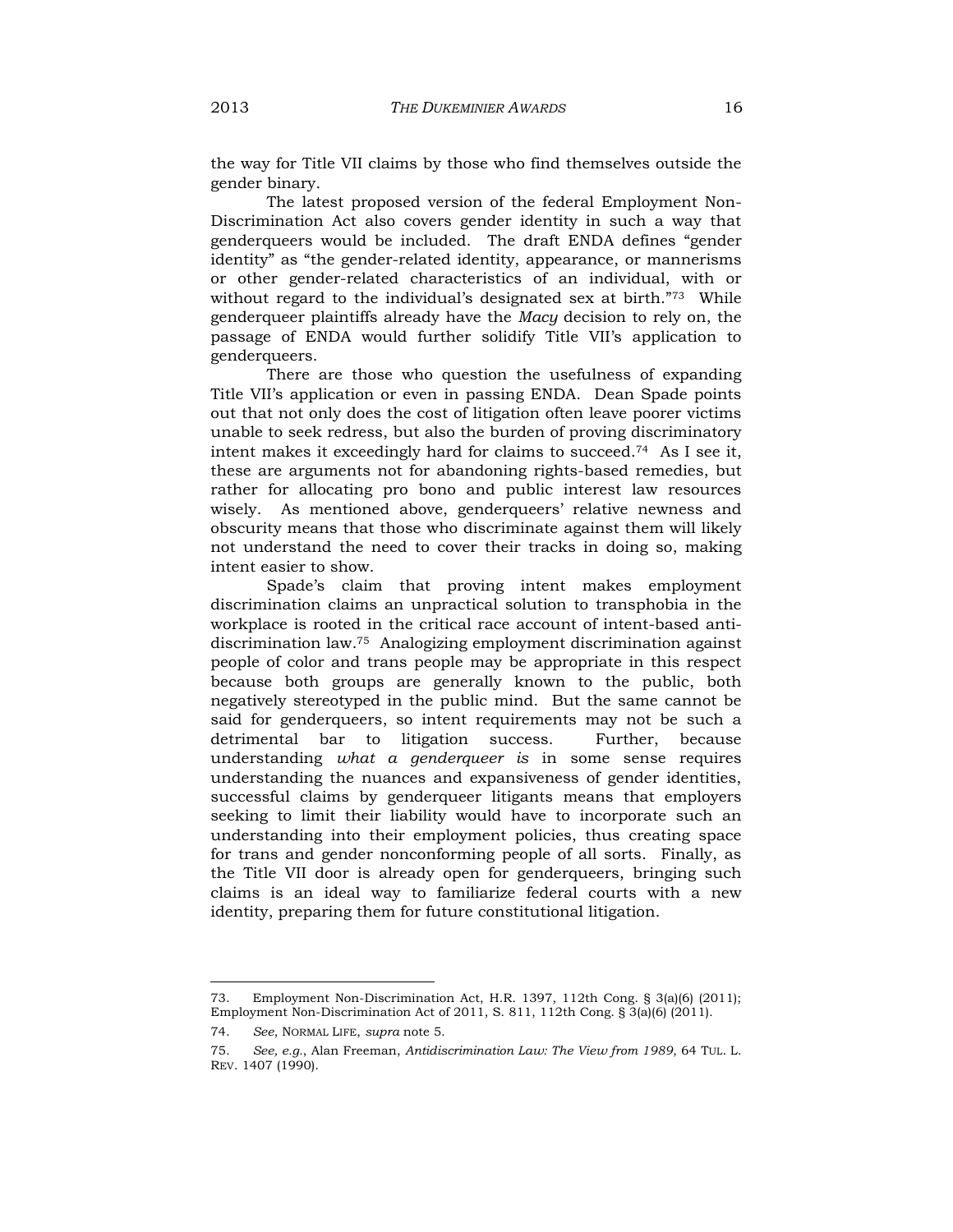#### **III. THE CONSTITUTIONAL QUEERING OF SEX CLASSIFICATION**

Government sex classification causes harm to those who defy or otherwise trouble classification. For those who do not identify as the sex assigned to them at birth, the constant need to show identification to employers or state actors ensures that they will be outed and face the possibility of harassment, or even violence, in those encounters.76 The immediate need to classify newborns on the basis of sex encourages the surgical mutilation of the intersex.77 On a more basic level, the law's use of sex classification creates male and female populations, suggests that these are the only possibilities in life, and interferes with the individual's ability to develop hir own gender identity.78 Because of genderqueers' unique position outside of the gender binary, they are in an equally unique position to bring constitutional challenges sex classification policies.

#### *A. Equal Protection Arguments*

<span id="page-16-0"></span>Gender-based classifications are reviewed under the Equal Protection Clause with the intermediate scrutiny standard.<sup>79</sup> That is, when a state actor discriminates on the basis of gender, the state must show that it does so to advance an important state interest, using means that are substantially tied to that interest. The standard is gender-neutral: it protects both men $80$  and women. $81$ 

At the heart of gender-based Equal Protection jurisprudence is the idea that individuals should not be limited in their privileges and opportunities on the basis of outmoded gender stereotypes. In *Craig v. Boren*--the case that established intermediate scrutiny--a state statute that allowed women, but not men, to buy certain kinds of beer at age 18 was struck down in part because it was founded in stereotype: young men are reckless and young women virtuous.<sup>82</sup> The state's proffered justification--that 1.82% more 18-21-year-old men were arrested for drunk driving than 18-21-year-old women--did not amount to a substantial relation between the disparate treatment

<sup>76.</sup> *See*, *Documenting Gender*, *supra* note 6.

<sup>77.</sup> *See* Adair, *supra* note 14, at 124.

<sup>78.</sup> *See* Cruz, *supra* note 6, at 63-64 (explaining, "legal identities, in this case sex identity, should be understood as relationships among classes of people recognized in law for practical, forward-looking purposes, rather than being shorthand for naturally occurring divisions of people into classes based on certain properties inherent in them.").

<sup>79.</sup> Craig v. Boren, 429 U.S. 190, 197 (1976).

<sup>80.</sup> *See id.*

<sup>81.</sup> *See*, United States v. Virginia, 518 U.S. 515 (1996).

<sup>82.</sup> *Boren*, 429 U.S. at 203. ("The very social stereotypes that find reflection in agedifferential laws are likely substantially to distort the accuracy of these comparative statistics. Hence "reckless" young men who drink and drive are transformed into arrest statistics, whereas their female counterparts are chivalrously escorted home.") (internal citation omitted).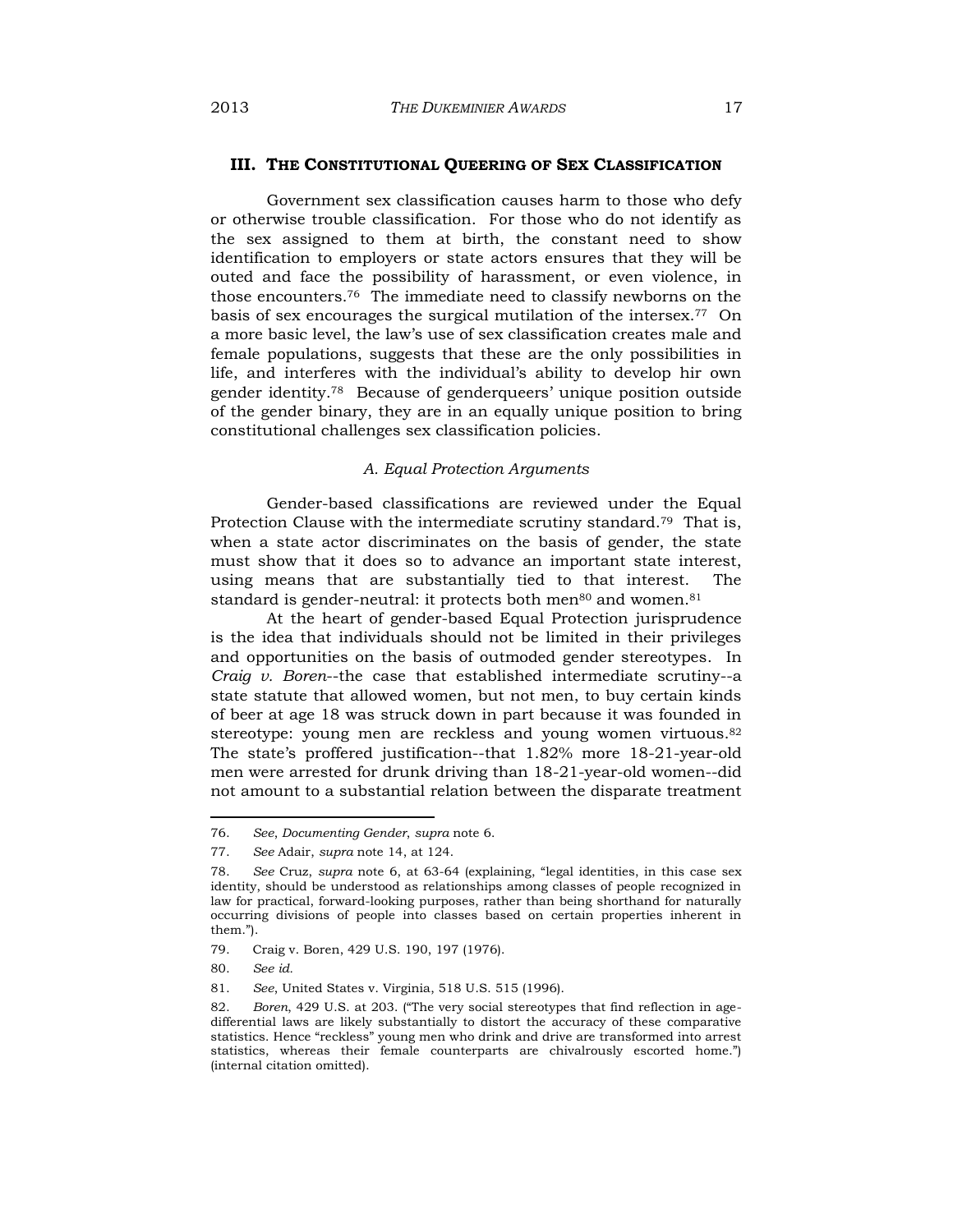of genders and the important objective of highway safety. Twenty years later the Court went even further to say that alleged "inherent differences" between men and women could not justify sexsegregated public education designed to train "citizen soldiers." *United States v. Virginia* overturned the Virginia Military Institute's ban on female students, whom VMI did not consider physically strong enough or mentally tough enough to withstand the rigorous training they offered.83 Again, reliance on mere stereotype did not make VMI's single-sex policy substantially related to the "important objective" of military-style education.

The most basic gender stereotype of all is that there are only men and women, that people will forever identify as the sex assigned at birth. Those who are neither men nor women are denied the opportunity to apply for accurate state-issued identification and are therefore stereotyped as either man or woman whenever they are required to present such ID for goods and services (including state services). Mere stereotype is not enough to justify a gender-based classification. Rather, the classification must be substantially related to an important governmental objective. The state has important governmental objectives in, for example, licensing automobile drivers or issuing passports for foreign travel. Further, the state has an important interest in accurate identification for law enforcement and national security purposes. But is forced classification as either man or woman substantially related to those interests? Men and women's driving privileges and opportunities for foreign travel do not vary because of the *M* of *F* listed on their IDs. As for accurate identification by law enforcement, the *M* or *F* is likely to bear little relation to genderqueers' gender expression. Further, photos already serve as a far more helpful method of identification. The display of gender classification on state-issued ID bears no relation to the important governmental objectives that photo identification serves.

## *B. Due Process Arguments*

<span id="page-17-0"></span>Genderqueer plaintiffs may have more luck in asserting their rights under the Due Process Clause of the Fourteenth Amendment. The Due Process Clause protects "personal decisions relating to marriage, procreation, contraception, family relationships, child rearing, and education."<sup>84</sup>

Both in affirming the right to an abortion<sup>85</sup> and in striking down anti-gay sodomy laws<sup>86</sup> the Supreme Court has explained the root liberty interest that protects those specific personal decisions:

<sup>83.</sup> *United States v. Virginia*, 518 U. S. at 515.

<sup>84.</sup> *Lawrence*, 539 U.S. at 574.

<sup>85.</sup> *Planned Parenthood of Eastern PA v. Casey*, 505 U.S. at 851.

<sup>86.</sup> *Lawrence*, 539 U.S. at 579.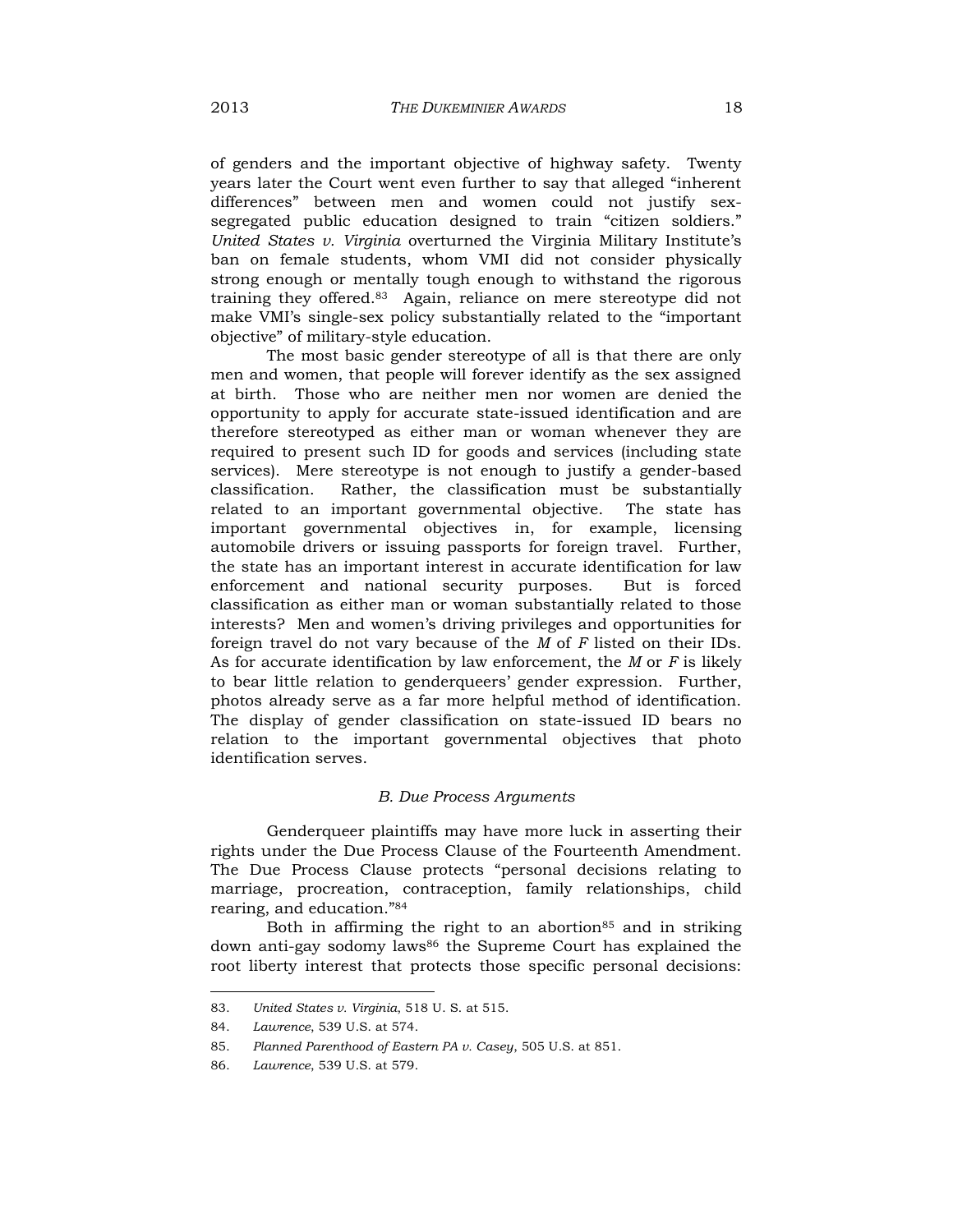"At the heart of liberty is the right to define one's own concept of existence, of meaning, of the universe, and of the mystery of human life. Beliefs about these matters could not define the attributes of personhood were they formed under compulsion of the State."87 That is, it is not the content of protected personal decisions that makes them into rights. Rather, it is because those decisions grow out of the right to define one's own concept of existence that they are rights in themselves.

Conceptions of gender are intimately related to, if not inherent in, "personal decisions relating to marriage, procreation, contraception, family relationships, child rearing, and education." In fact, we are incapable of understanding these sorts of personal decisions without reference to our notions of gender. In most jurisdictions, people are still limited as to whom they can marry on the basis of gender. American family life is also by and large still marked by traditional gender roles: the vast majority of women take on their husbands' surnames and are unequally burdened with child-rearing responsibilities and household chores. As for procreation, women are expected to physically bear children and are socially suspect when they do not share that expectation of themselves. Women are maligned for seeking fair access to contraception and demonized or terrorized for seeking abortions. In education, boys and girls still receive messages about what they can and can't do well, and largely segregate themselves when it comes time to choose their fields of study. The Supreme Court has repeatedly asserted that every individual has the right to make these decisions regardless of gender, yet gender itself, like these gendered decisions, is at the core of, "one's own concept of existence, of meaning, of the universe, and of the mystery of human life"<sup>88</sup>

Genderqueer litigants, then, should argue that they are entitled to be able to define their own concepts of gender free from the compulsion of the state. By conditioning such facts of life as state services, state-regulated travel, access age-restricted products and venues (both mandated so by the state) on the possession and production of state-issued, gendered identification, the state coerces people into declaring their 'gender' to both state officials and members of the public.

Government defendants would likely respond that the impositions are justified by a government interest in proper identification for law enforcement and national security purposes.<sup>89</sup> However, genderqueers' very existence belies the plausibility of that claim: how could the government's claim to use sex classification for national security purposes be legitimate when there is a whole class of people who are not accurately identified by that classification?

<sup>87.</sup> *Id.*

<sup>88.</sup> *Id.*

<sup>89.</sup> *Cf.* Korematsu v. United States, 323 U.S. 214 (1944).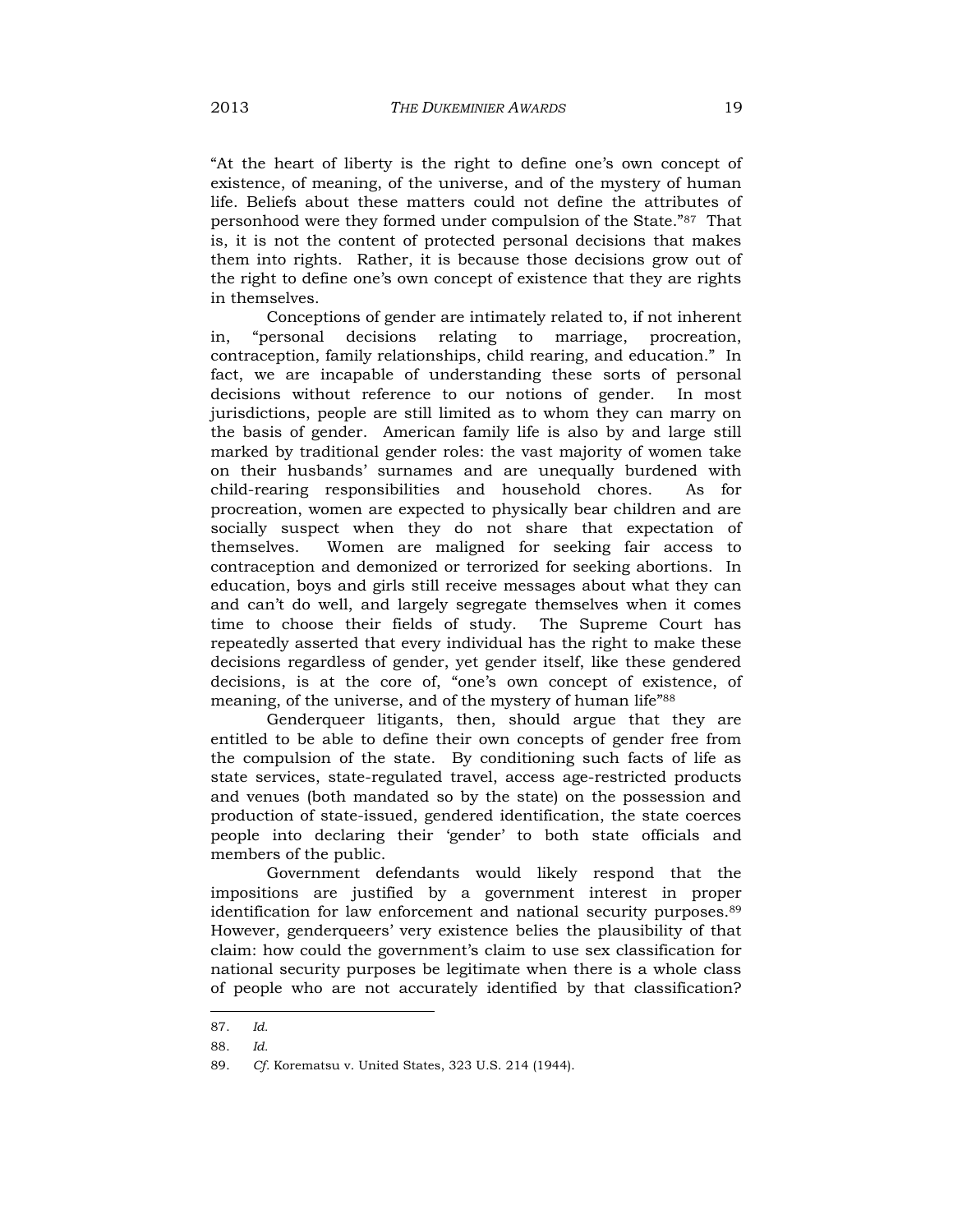Because genderqueers present to the world as androgynous, or sometimes as a man and sometimes as a woman, the simple presence of an *M* or *F* on their state-issued ID could even serve to further confuse matters.

## <span id="page-19-0"></span>*C. The First Amendment: Sex Classification as Compelled Speech*

By requiring that government identification display either *male* or *female*, states also violate genderqueers' free speech rights. The right to free speech includes a prohibition on state-compelled speech, especially that speech which conveys an ideological message.<sup>90</sup>

The compelled speech doctrine was first announced by the Supreme Court in 1943 in *West Virginia State Board of Education v. Barnette* and was extended in 1977 by *Wooley v. Maynard*. Both cases involved Jehovah's Witnesses who found compelled expressions of militaristic nationalism in conflict with their moral, religious, and political beliefs. In *Barnette*, the Court struck down a policy conditioning public school attendance on participation in the daily Pledge of Allegiance and "stiff-arm" salute to the American flag.<sup>91</sup> In doing so, the Court noted that for some to abstain from the pledge does not affect others' right to participate,<sup>92</sup> and further explained,

> We can have intellectual individualism and the rich cultural diversities that we owe to exceptional minds only at the price of occasional eccentricity and abnormal attitudes. . . [F]reedom to differ is not limited to things that do not matter much. That would be a mere shadow of freedom. The test of its substance is the right to differ as to things that touch the heart of the existing order.<sup>93</sup>

Decades later in *Wooley v. Maynard*, the Court extended the compelled speech doctrine to include even the mere passive display of a state ideological message. There, Maynard successfully challenged a New Hampshire statute requiring non-commercial drivers to display a license plate bearing the state motto, "Live Free or Die," and imposing a criminal penalty on those who modified or concealed any part of the license plate.<sup>94</sup> In rejecting the issue posed by the District Court, Justice Burger accepted Maynard's framing, quoting him as saying, "I refuse to be coerced by the State into

<sup>90.</sup> *See, e.g.*, W. Virginia State Bd. of Educ. v. Barnette, 319 U.S. 624 (1943); Wooley v. Maynard, 430 U.S. 705 (1977).

<sup>91.</sup> *Barnette*, 319 U.S. at 628-629.

<sup>92.</sup> *Id.* at 630.

<sup>93.</sup> *Id.* at 641-42.

<sup>94.</sup> *Wooley*, 430 U.S. at 707-708.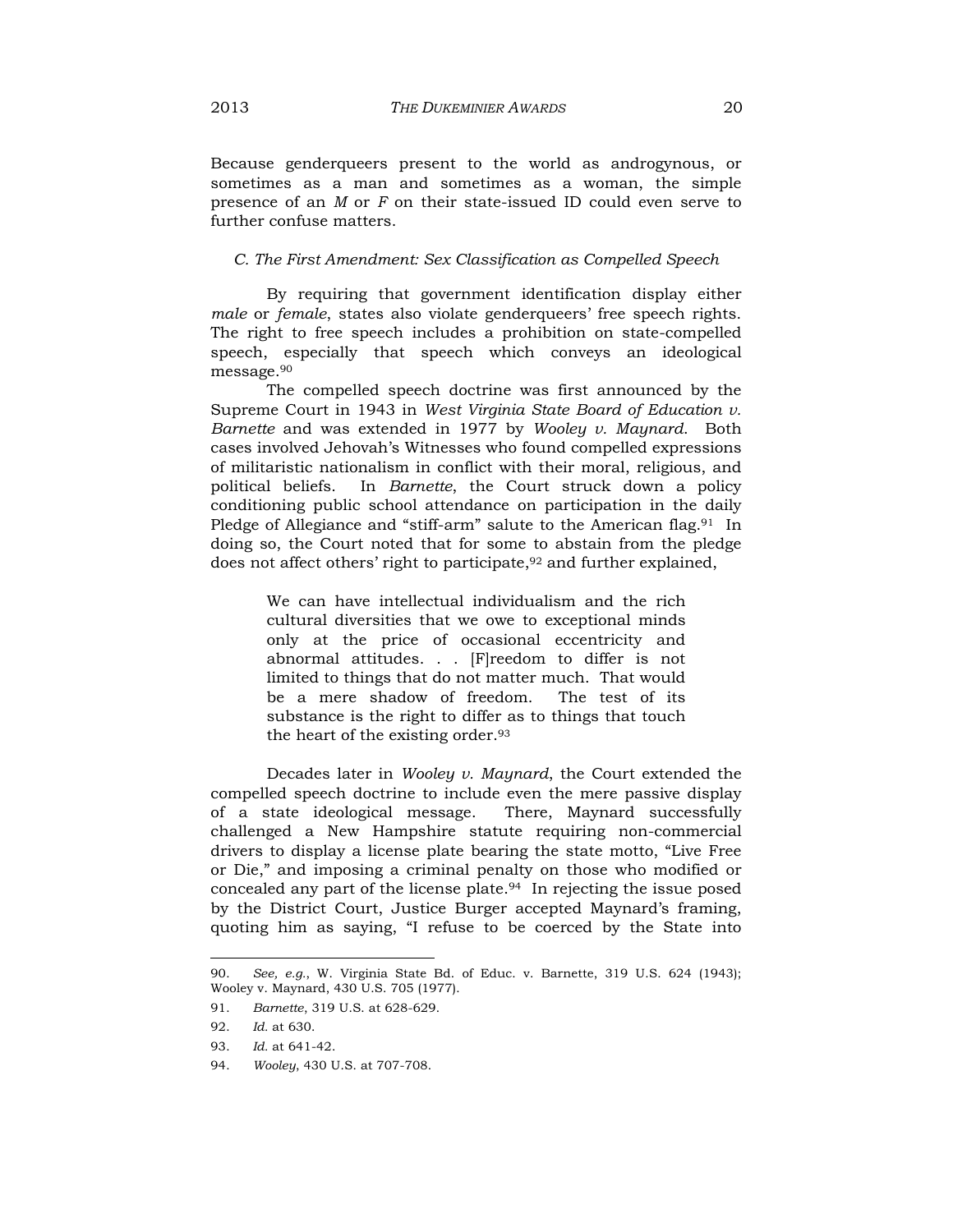advertising a slogan which I find morally, ethically, religiously and politically abhorrent."95 The state in Wooly advanced two countervailing interests, neither of which was found sufficiently compelling: easy identification of non-commercial vehicles by law enforcement, and promotion of history, individualism, and state pride.96 The Court explained that non-commercial New Hampshire license plates were distinct in a number of ways apart from the motto and held that, although displaying a motto on a license plate is not an affirmative act like saluting the flag, the state could not compel its citizens to serve as "mobile billboards" for a message that is counter to their beliefs.97 Reiterating the purpose of the compelled speech doctrine, the Court wrote, "The fact that most individuals agree with the thrust of [the motto] is not the test. The First Amendment protects the right of individuals to hold a point of view different from the majority and to refuse to foster . . . an idea they find morally objectionable."<sup>98</sup>

For many, identifying as genderqueer is at least in part and ideological act: while the feeling of being neither man nor woman is not an active decision, presenting and identifying as genderqueer is. Or rather, perhaps more importantly, to identify as genderqueer is to object to an ideology and to recognize as ideological the system of common understanding which says not only that gender is biologically determined, but also that there only two genders and every person must be one of the two. The rigid ideology of gender classification is embodied by government-issued identification that offers only two options (*M* and *F*), often with onerous requirements in switching from one to the other.<sup>99</sup>

Moreover, presenting one's identification is required in a wide range of circumstances – dealing with law enforcement and government agencies, traveling by plane, purchasing age-restricted products, entering age-restricted venues – and to present identification is to assert the truthfulness and accuracy of information on identification. For those who identify as neither *F* nor *M*, then, every time they are required to present identification they are also forced into affirming not only an incorrect representation of their gender identity, but also the legitimacy of the gender binary itself. That the ideology of the gender binary is widely accepted, or uncritically presumed, is not the test.<sup>100</sup> "The First Amendment protects the right of individuals to hold a point of view different from

<sup>95.</sup> *Id.* at 705.

<sup>96.</sup> *Id.* at 716.

<sup>97.</sup> *Id.*

<sup>98.</sup> *Id.* at 715.

<sup>99.</sup> *See generally, Documenting Gender*, *supra* note 6.

<sup>100.</sup> *Wooley*, 430 U.S. at 715.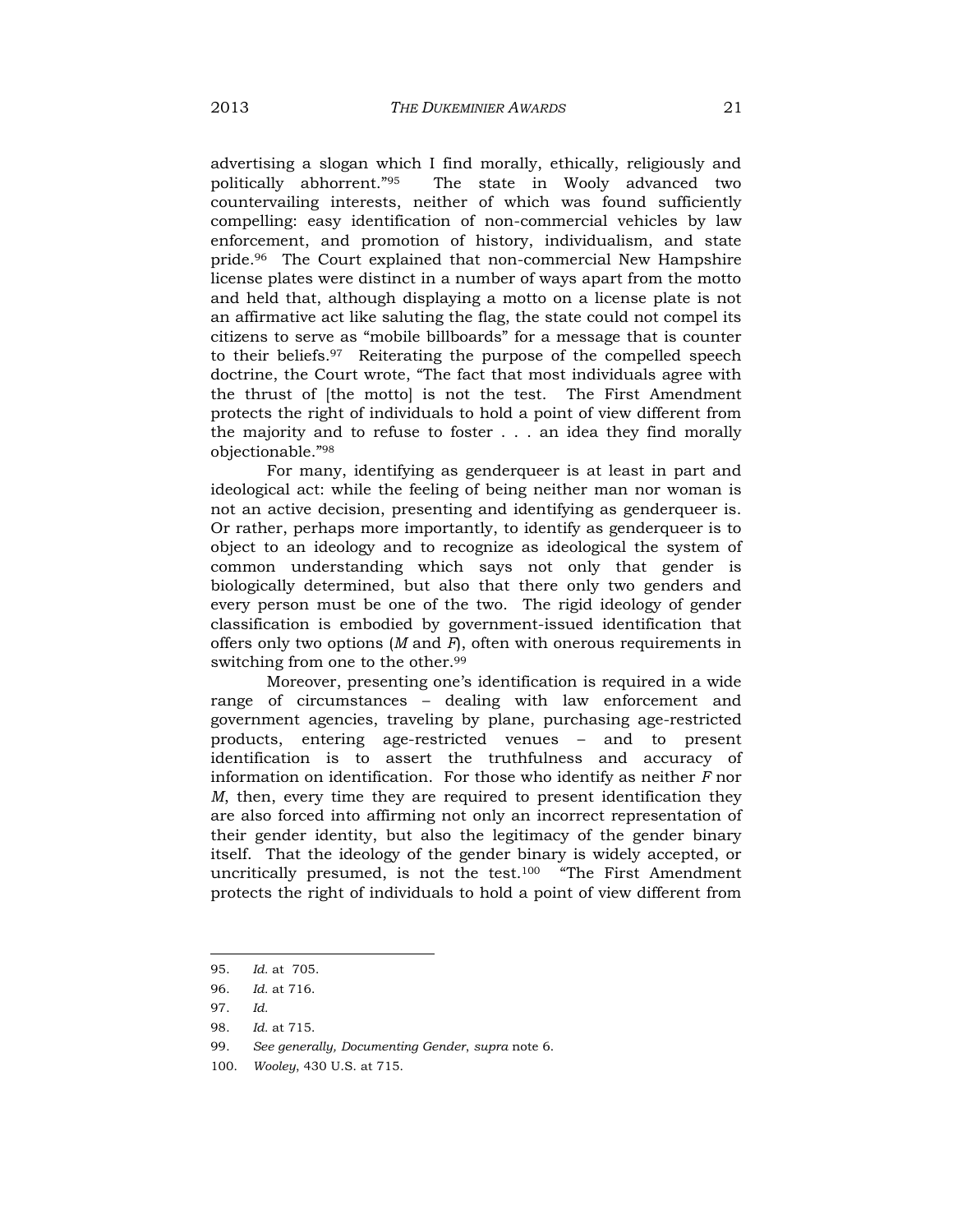the majority and to refuse to foster . . . an idea they find morally objectionable."<sup>101</sup>

Presenting identification lies somewhere between the passive display in *Wooley* and the affirmative salute in *Barnette*. While identification cards are not displayed to the world as a "mobile billboard," the implicit assertion of true and accurate information on one's identification, especially given the knowledge and concern that IDs may be fake, is a more affirmative endorsement than simply displaying the same license plate as everyone else. And while the implicit affirmation of true and accurate identification is not as affirmative an act as saluting the flag and reciting the pledge, it is still an affirmation. Further, just as affirmation or endorsement of the state's ideological message was a condition on attending public school in *Barnette* and on driving an automobile in *Wooley*, possession and presentation of government-issued identification is a condition on a huge number of benefits and services. Though a challenged state may argue that listing *M* or *F* on state-issued IDs serves a compelling governmental interest in ease of identity verification, state-issued IDs already offer even more alternate means of identifying a person--height, weight, hair and eye color, a photo- than did non-commercial license plates in *Wooley*. Finally, allowing some the opportunity to opt out of gendered identification does not affect the ability of others to participate in that system, just as the abstention of some from the pledge in *Barnette* did not affect others' participation.<sup>103</sup>

In the last thirty years, the compelled speech doctrine has become a popular tool for litigants in opposition to LGBTQ causes, and they have used it with much success. In the 1980's, Georgetown University successfully argued that Washington, D.C.'s antidiscrimination ordinance, requiring the school to recognize a gay student organization, violated the university's free speech and free association rights--alleging that recognition was tantamount to condemnation. <sup>104</sup> Similarly, the organizers of a St. Patrick's Day parade in Boston used *Wooley* to reinstate their exclusion of an Irish-American LGB group, arguing that to allow the group would be an implicit show of support.<sup>105</sup> The same argument was used as a successful defense yet again when a gay Scoutmaster attempted to challenge his expulsion from the Boy Scouts.<sup>106</sup>

<sup>101.</sup> *Id.*

<sup>102.</sup> *Id.* at 716.

<sup>103.</sup> *Barnette*, 319 U.S. at 630.

<sup>104.</sup> *See* Gay Rights Coal. of Georgetown Univ. Law Ctr. v. Georgetown Univ., 536 A.2d 1 (D.C. 1987).

<sup>105.</sup> *See* Hurley v. Irish-Am. Gay, Lesbian & Bisexual Group of Boston, 515 U.S. 557 (1995).

<sup>106.</sup> *See* Boy Scouts of Am. v. Dale, 530 U.S. 640 (2000).